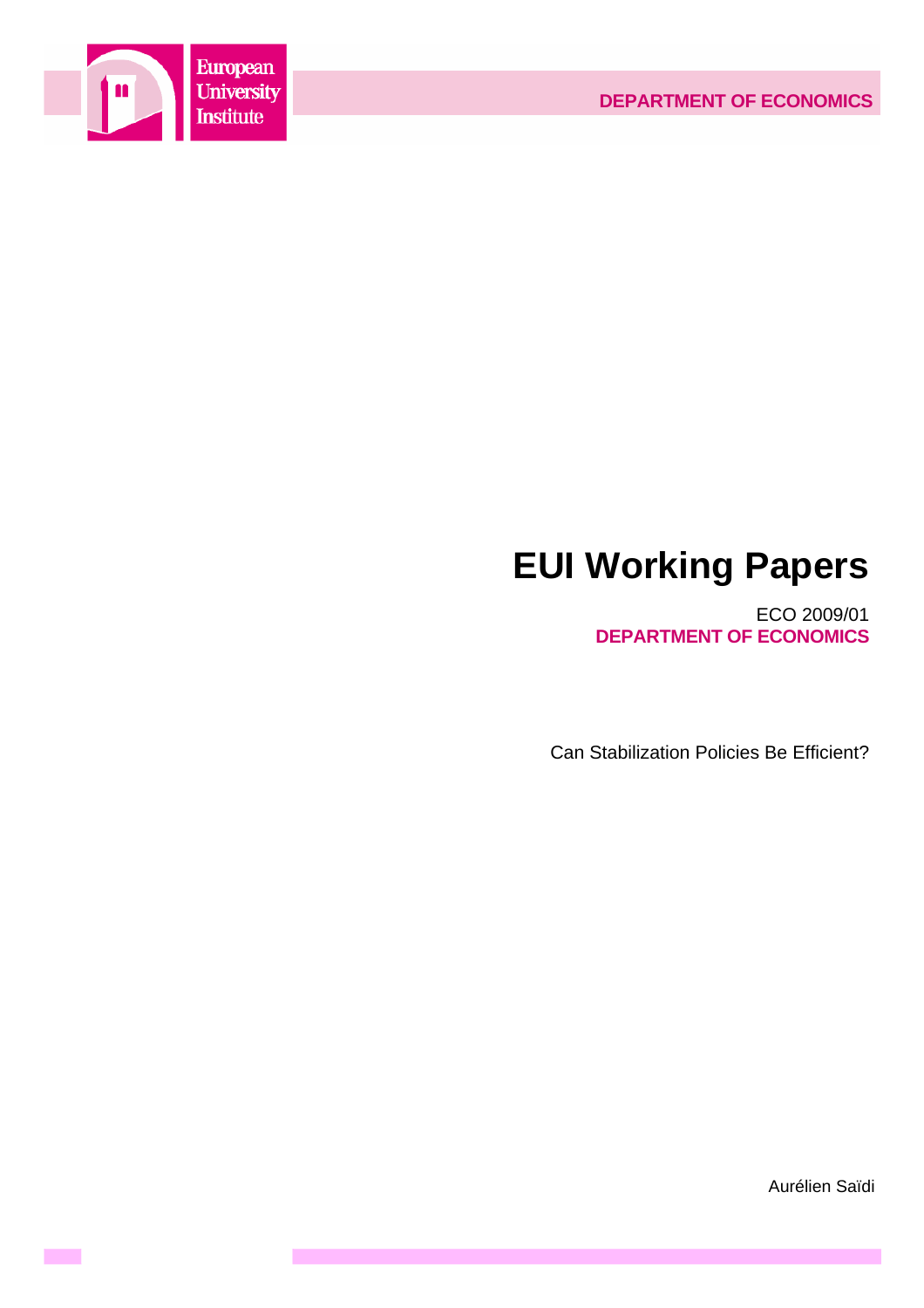**EUROPEAN UNIVERSITY INSTITUTE, FLORENCE DEPARTMENT OF ECONOMICS**

*Can Stabilization Policies Be Efficient?* 

**AURÉLIEN SAÏDI**

EUI Working Paper **ECO** 2009/01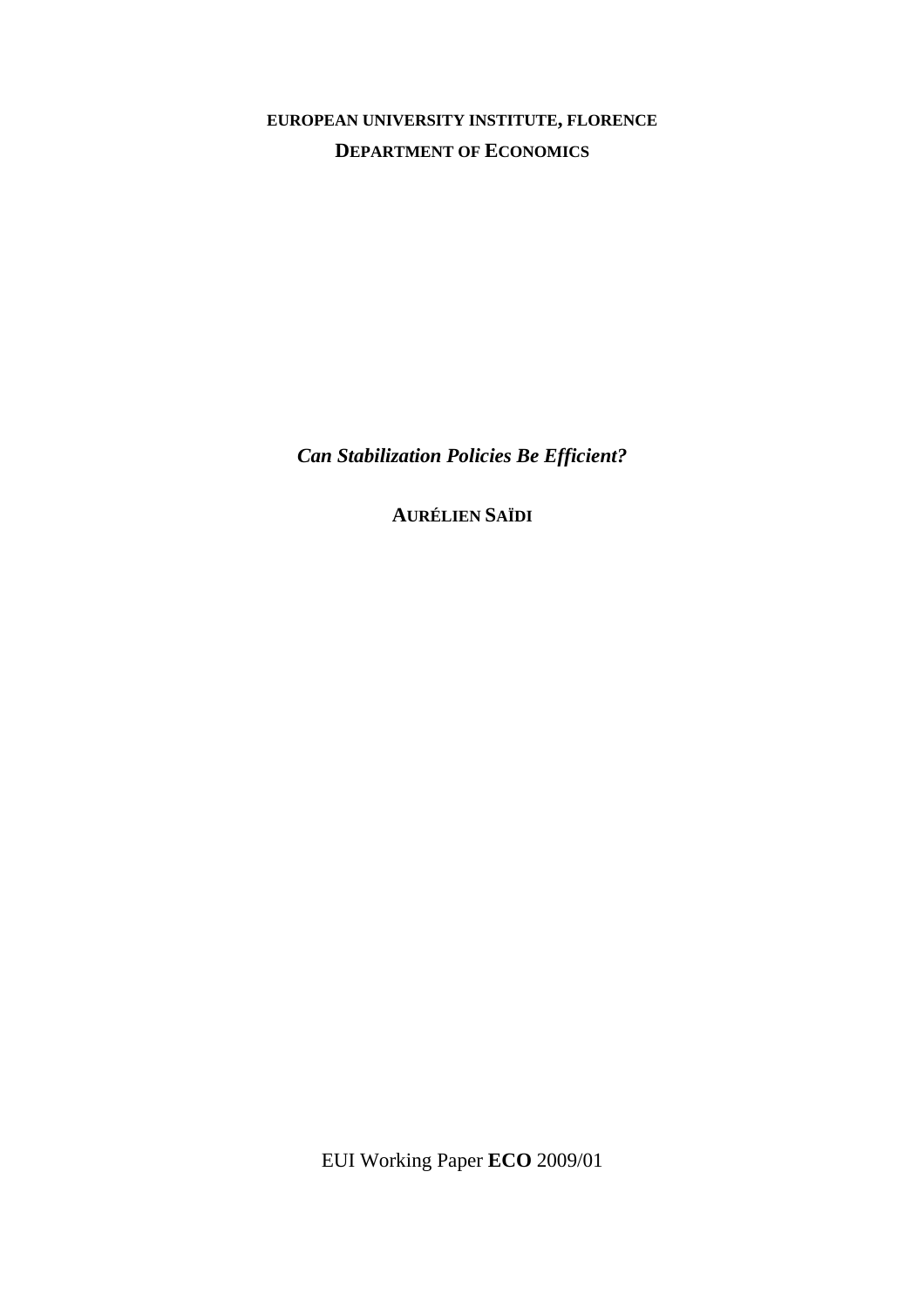This text may be downloaded for personal research purposes only. Any additional reproduction for other purposes, whether in hard copy or electronically, requires the consent of the author(s), editor(s). If cited or quoted, reference should be made to the full name of the author(s), editor(s), the title, the working paper or other series, the year, and the publisher.

The author(s)/editor(s) should inform the Economics Department of the EUI if the paper is to be published elsewhere, and should also assume responsibility for any consequent obligation(s).

ISSN 1725-6704

© 2009 Aurélien Saïdi

Printed in Italy European University Institute Badia Fiesolana I – 50014 San Domenico di Fiesole (FI) Italy www.eui.eu cadmus.eui.eu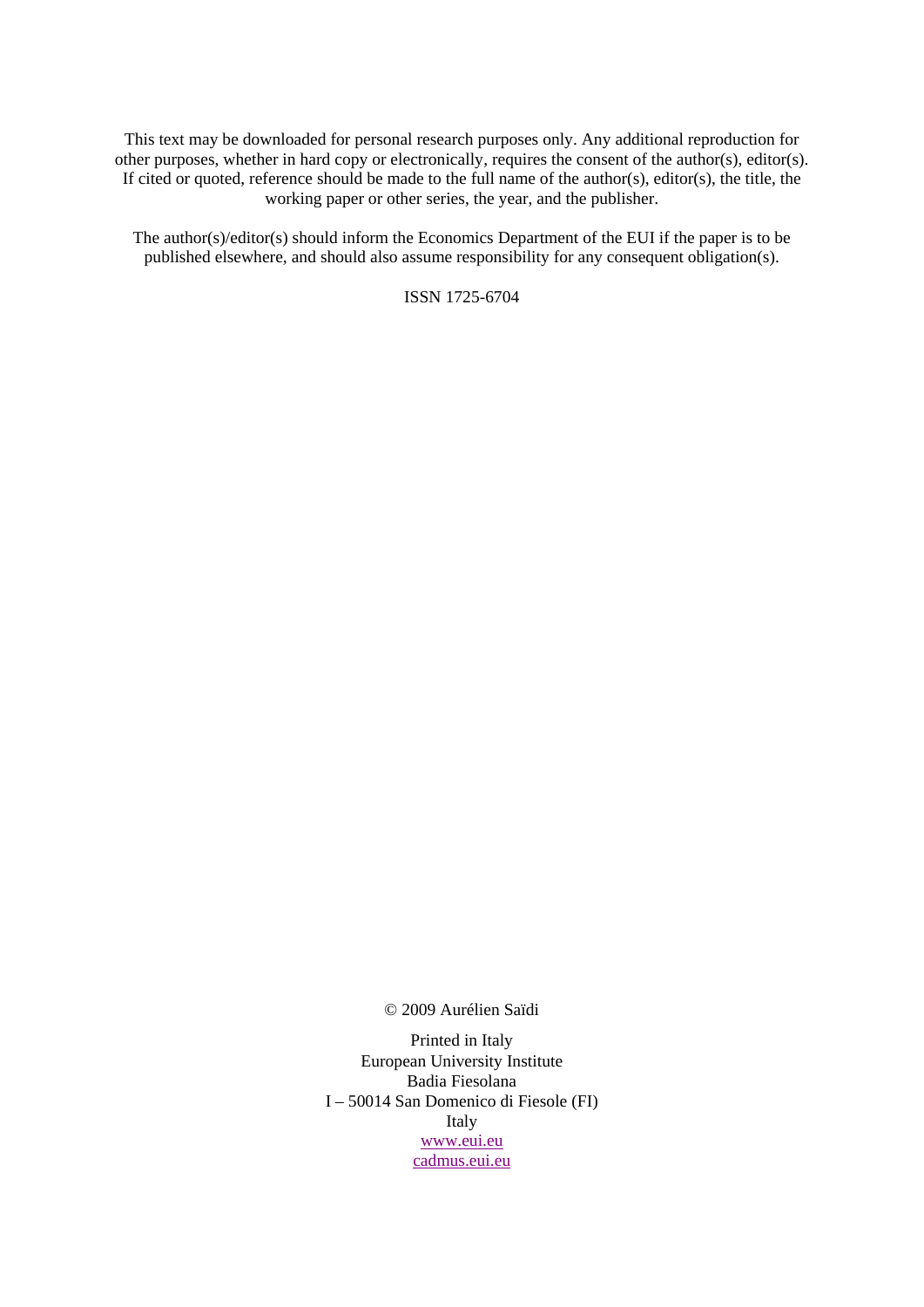# Can stabilization policies be efficient?

Aurélien Saïdi

#### Abstract

This paper makes use of optimal control relaxed problems to prove the absence of optimal trajectory in continuous time models with social increasing returns to scale where indeterminacy occurs. Although an efficient optimal policy does not exist, some chattering stabilization policies can mimic trajectories whose criterion functional approximates the supremum of the relaxed problem. This configuration is closely related to indeterminacy: by contrast, when the steady state is determined, an optimal policy is likely to exist.

Key words: Increasing returns, Indeterminacy, Stabilization policy, Relaxed problems. JEL classification: C61, C62, E32, E6, H61, O4.

## 1 Introduction

In the literature on sunspot equilibria in a representative agent framework, various authors proposed economic policies that can pin down self-fulfilling fluctuations when the non-convexities of the social production set are suf-ficient to make the stationary equilibrium locally indeterminate.<sup>[1](#page-3-0)</sup> Guo and Lansing [1998], for instance, specify a tax policy in a one-sector model  $\dot{a}$  la Benhabib and Farmer [1994] that is able to stabilize the economy. They show that a sufficiently strong progressive tax on output is necessary to get local determinacy of the stationary equilibrium. This policy plays the role of an automatic stabilizer: it taxes away extra returns resulting from belief-driven fluctuations in expansion phases (taxes increase as the production externality raises) whereas in recession phases taxes decrease in order to dampen the

Email address: aurelien.saidi@eui.eu.

<span id="page-3-0"></span> $^{\rm 1}$  These social increasing returns to scale come from productive externalities in the aggregate level of production whereas returns to scale are assumed to be constant in the private level of the firm. As already shown by Benhabib and Farmer [1994], an equivalent pattern can be obtained in a different setup emboying monopoly powers.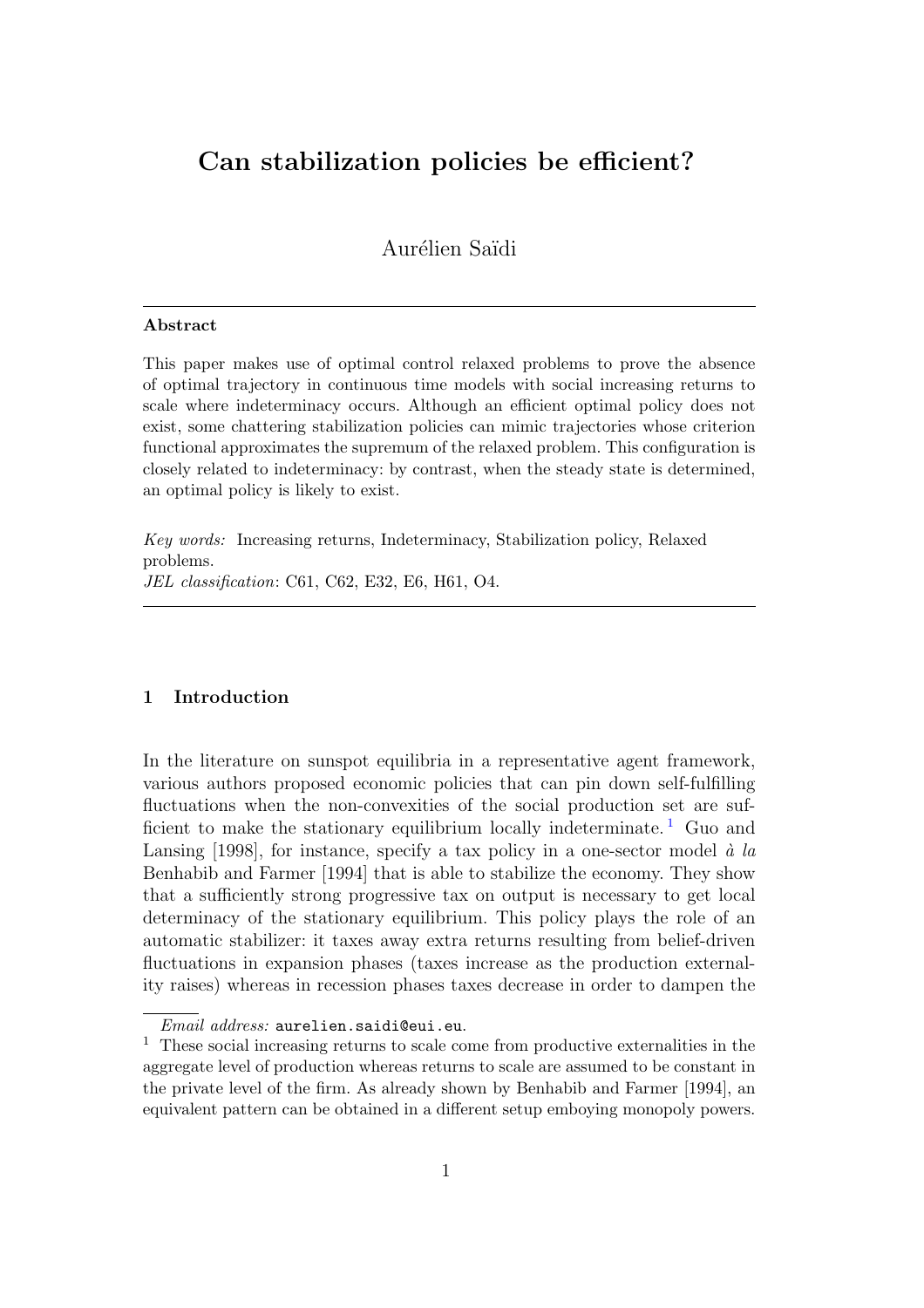diminution of the after-tax income. Consequently, the tax schedule smoothes business cycle fluctuations and stabilizes the economy.

In framing their stabilization policy, Guo and Lansing [1998] pay attention to the local properties of the stationary equilibrium but do not estimate the impact of the policy on the representative agent's welfare. As pointed out by Christiano and Harrison [1999], due to the concavity of the utility function, for the same level of productive externalities fluctuations in expectations are welfare-reducing (*concavity effect*) in contrast with increasing returns to scale that improve welfare: by bunching hard work agents may jointly increase the average level of consumption and decrease the average level of labor effort (bunching effect). This leads to an uncertain conclusion as to the overall welfare effect of the stabilization policy. They give examples in which consumers are better-off in a situation of stochastic sunspot equilibria than in a situation of purely deterministic equilibrium. Thus, Guo and Lansing's objective to break the concavity effect and prevent the economy from fluctuations may deteriorate the welfare-improving bunching effect.

The first-best allocation of their economy, simulated by Dupor and Lehnert [2002] in a discrete time framework, provides an important benchmark for judging the desirability of any stabilization policy. The purpose of this paper is to prove the absence of such an allocation in a slightly different setup. [2](#page-4-0) We use a continuous time model that exhibits indeterminacy under plausible values of the increasing returns to scale, i.e. returns to scale compatible with the earlier estimates: those of Basu and Fernald [1995, 1997], Burnside, Eichenbaum and Rebelo [1995] or Burnside [1997], among others. The selected framework is the Wen model [1998] modifying the original Benhabib and Farmer one-sector model by integrating a capacity utilization. In the continuous time version developed in this paper, indeterminacy occurs for almost constant returns to scale provided the elasticity of labor supply is perfectly elastic and the cost structure on capacity utilization is barely convex.

Although an optimal allocation does not exist in a continuous time framework, it will be shown however that there is a sequence of "chattering" consumption/investment plans converging to a supremum. This supremum is not a feasible trajectory of the original problem but is the optimum of an artificially convexified problem, usually denoted by *generalized* or *relaxed problem*.<sup>[3](#page-4-1)</sup> This

<span id="page-4-0"></span><sup>2</sup> The conclusions we find also apply to the canonical continuous time Benhabib and Farmer model [1994] studied in discrete time by Guo and Lansing [1998] or Dupor and Lehnert [2002].

<span id="page-4-1"></span><sup>3</sup> Relaxed systems have been extensively studied, for instance by Gamkrelidz [1965], McShane [1967], Young [1969] and Warga [1972], and more recently by Cesari [1983]. They regularly appear in environmental economics, especially in fishing or harvesting puzzles, as in Clark [1976] or Davidson and Harris [1981]. Lewis and Schmatensee [1982] provides a good survey of models of renewable resources with nonconvexities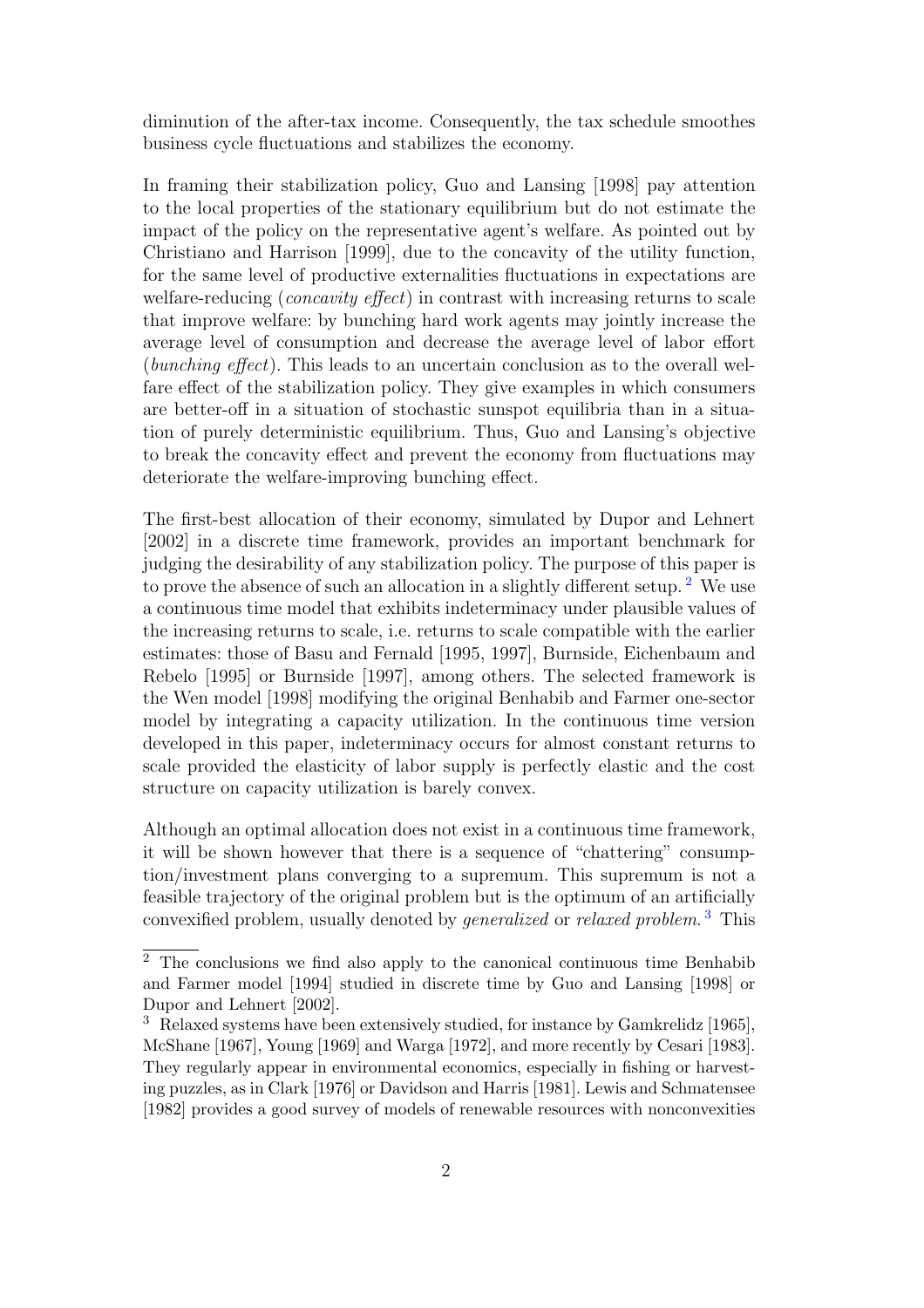problem may be viewed as a limiting case of the original problem since the difference between the optimal relaxed solution and some specific feasible allocation can be made uniformly as small as we wish: both criterion functionals have approximately the same value. Thus, even though any trajectory of the initial problem is welfare-dominated by another trajectory closer to the supremum, we are able to determine the behavior-type of any *near-optimal* solution of this economy and compare it to the standard stabilization policies proposed in the literature.

We can conclude from this comparison that standard stabilization policies, like those of Guo and Lansing [1998, 2002], appear to be inefficient in twofold. On the one hand, in absence of optimal trajectory any stabilizing policy is dominated by another stabilizing policy that makes the agents better-off. On the other hand, since the near-optimal trajectories consist of arbitrary fast jumps of the labor effort (switching between zero and full labor effort) that mimic the optimal relaxed solution, a smooth stabilization scheme fails to replicate this erratic behavior. Whilst the standard policy rules were designed to break up the topological stability of the steady state and make a (monotonic) saddle-path equilibrium to appear, it will be seen in the paper that the trajectories mimicking the optimal relaxed solution are actually cycling. Thus, focusing a particular topological structure of the dynamic system is likely to coordinate expectations in case of indeterminacy but does not help to resorb the market failure inherited from the existence of external effects. It is noteworthy however that this inefficiency of the economic policy only occurs under indeterminacy. Under perfect determinacy of the steady state an optimal trajectory may be proved to exist in the initial problem and a Guo and Lansing policy [2002] consisting in subsidizing the economy with a constant subsidy rate that eliminates the wedge between the social and private marginal products of capital and labor manages to pin down expectations on the optimal trajectory. Agents are compelled to internalize the non-convexities of the production set: in this context, the aim of economic policy is not stabilization but Pareto-efficiency. Thus, when the economic policy is efficient there is no need to stabilize the expectations. But when indeterminacy occurs, stabilization policies fail to reach efficiency.

These results are based on the absence of optimal trajectory, which occurs only in the continuous time model. However, the conclusions concerning the standard (smooth) stabilization policies are robust whether the model is discrete or continuous, and whether the condition for indeterminacy requires a high or low level of increasing returns.

The remainder of this paper is organized as follows. Section 2 describes the model setup. The definitions of the maximization problem and the associated

in production.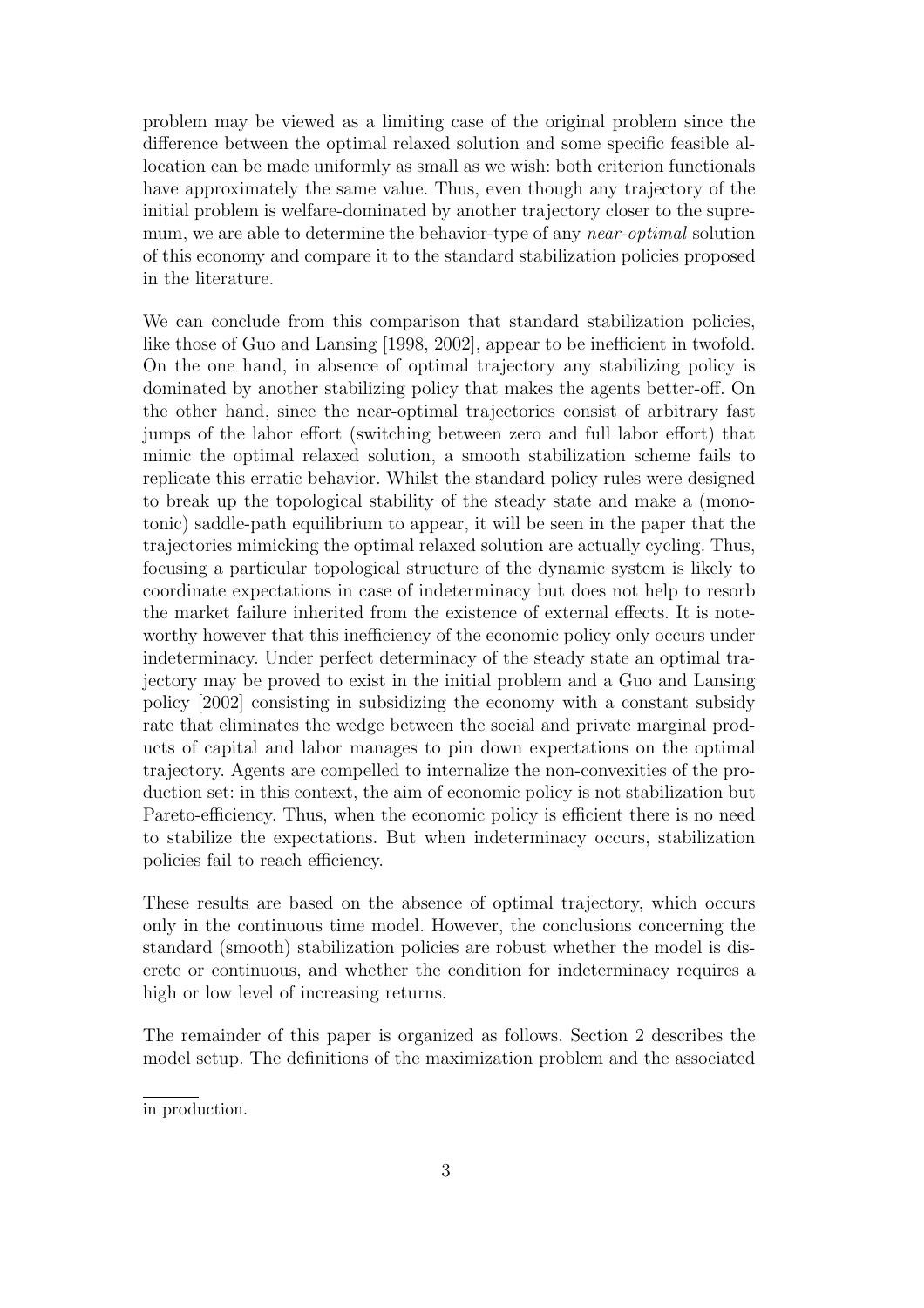relaxed problem are exposed in section 3 and an existence theorem of a relaxed optimal solution is provided. We show in section 4 that although there is no optimal trajectory in the original framework, the optimal relaxed trajectory can be approximated by a sequence of admissible trajectories for the non-relaxed problem. The economic consequences for stabilization policies are formulated in section 5 where it will be seen that inefficiency of the (stabilization) economic policy relies intrinsically on the presence of indeterminacy. Section 6 concludes.

# 2 The model

The framework is a continuous-time version of Wen [1998], which integrates capacity utilization in the standard Benhabib and Farmer model [1994].

The economy is characterized by a continuum of identical competitive firms, with the total number normalized to one, whose production function has constant returns to scale and depends on two factors, capital  $(K)$  and labor  $(L)$ :

$$
Y(t) = A(t)[u(t)K(t)]^a L(t)^b \quad \text{with} \quad 0 < a < 1 \text{ and } a + b = 1,
$$
\n
$$
A(t) = [\bar{u}(t)\bar{K}(t)]^{a\gamma}\bar{L}(t)^{b\gamma} \quad \text{with} \quad \gamma > 0,
$$

where Y denotes the total output,  $u \in (0,1)$  capacity utilization and A is a productive externality expressed as a function of the average economy-wide levels of capital  $(K)$ , labor  $(\overline{L})$  and capacity utilization  $(\overline{u})$ . In a symmetric equilibrium  $K = \overline{K}$ ,  $L = \overline{L}$  and  $u = \overline{u}$  then the aggregate production function is:

$$
Y(t) = [u(t)K(t)]^{a(1+\gamma)}L(t)^{b(1+\gamma)} \equiv [u(t)K(t)]^{\alpha}L(t)^{\beta}, \tag{1}
$$

which obviously exhibits increasing returns to scale since  $\alpha + \beta > 1$ .

The economy is populated by a unit measure of identical infinitely lived consumers. The representative consumer, owner of capital, is endowed with one unit of time  $(L \leq 1)$  and maximizes:

<span id="page-6-0"></span>
$$
\max_{u,C,L} \int_{0}^{\infty} U(C(t),L(t))e^{-\rho t}dt,
$$
\n(2)

with:

$$
U(C(t), L(t)) \equiv \log C(t) - \frac{L(t)^{1+\chi}}{1+\chi},
$$

where C and L are the consumer's consumption and hours worked. Under the assumption that market factors are perfectly competitive, the budget constraint faced by the representative consumer is: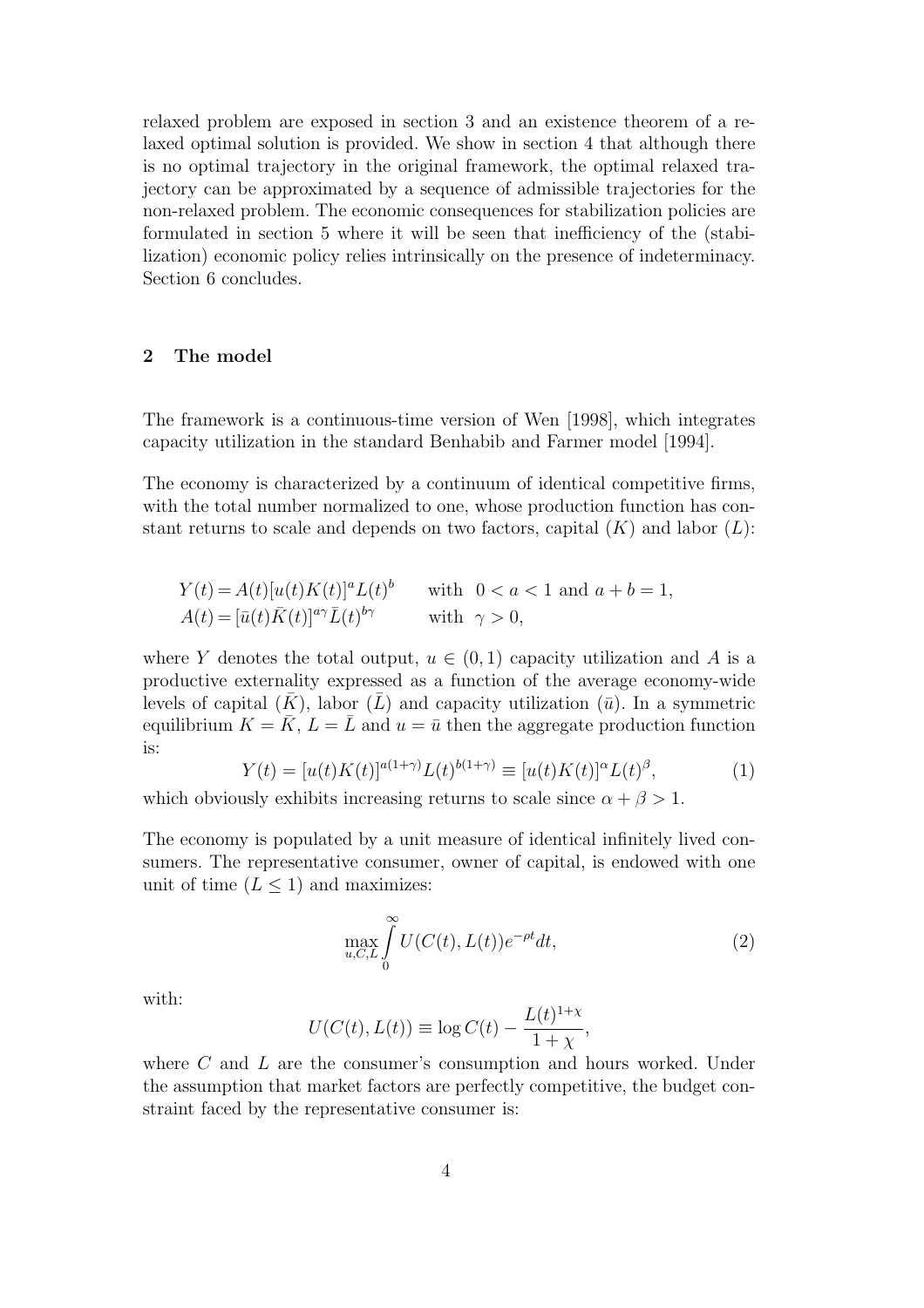$$
\dot{K}(t) = (r(t) - \delta(t)) K(t) + w(t) L(t) - C(t),
$$
\n(3)

$$
\delta(t) = \tau u(t)^{\theta} \quad \text{with } 0 < \tau < 1 \text{ and } \theta > 1,\tag{4}
$$

where  $\chi \geq 0$  is the inverse of the Frisch elasticity of labor supply,  $\rho > 0$  is the discount rate and  $\delta(t)$  the depreciation rate at time t. Consumers derive income by supplying capital and labor services to firms, taking factor prices  $r$ , the rate of return on capital, and  $w$ , the real wage, as given.

The restriction  $\theta > 1$  differs from Baxter and King [1990] or Benhabib and Farmer [1994]: when  $\theta < 1$  the optimal capacity utilization is always  $u = 1$ and the depreciation rate is constant in contrast with our setup. Introducing capacity utilization amplifies and propagates business cycle: capital is more intensively used during economic booms when its marginal product is high. Empirical analysis of the key role of capacity utilization can be found in Greenwood, Hercowitz and Krusell [1988], Shapiro [1993], or Burnside, Eichenbaum, and Rebelo [1995]. However, the introduction of this component in the model is mainly a matter for plausibility of the condition for indeterminacy, requiring an amount of increasing returns coherent with the recent estimates, by contrast with others models dealing with multiple equilibria.

¿From now, it will be assumed that the model exhibits indeterminacy. This means that a continuum of equilibrium paths converges to the steady state (which is topologically stable) and that public intervention is required to coordinate agents and pin down their expectations on a unique equilibrium path. This assumption holds under specific values of the parameters:

<span id="page-7-0"></span>
$$
\beta \frac{\theta}{\theta - \alpha} > 1 + \chi. \tag{5}
$$

This condition for indeterminacy although only necessary in the discrete time model of Wen [1998] is necessary and sufficient in the continuous time version and makes indeterminacy more likely to appear with smaller levels of the increasing returns. In the limit case when  $\chi = 0$  (Hansen's [1985] indivisible labor) and  $\theta$  tends to 1 the condition for indeterminacy collapses to  $\gamma > 0$ : indeterminacy occurs for almost constant returns to scale.

# 3 Relaxed and non-relaxed optimization problem

Assume a central planner maximizing the representative consumer's utility [\(2\)](#page-6-0) subject to the aggregate law of motion of capital, that is:

$$
\dot{K}(t) = [u(t)K(t)]^{\alpha}L(t)^{\beta} - \tau u(t)^{\theta}K(t) - C(t),
$$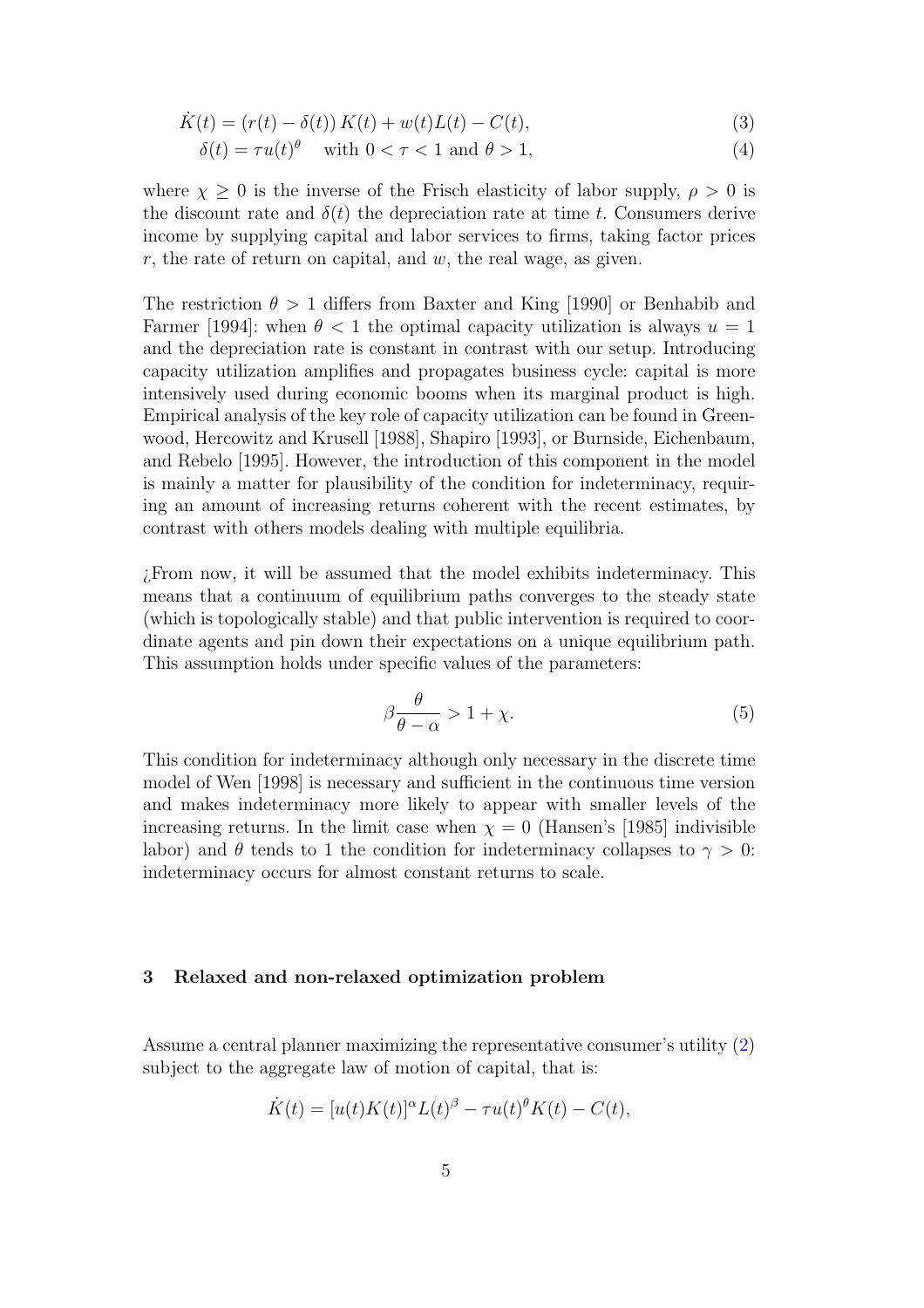with the control variable restriction:

$$
x(t) \equiv (u(t), C(t), L(t)) \in \Upsilon \subset [0, 1] \times \mathbb{R}_+ \times [0, 1].
$$

Since Mangasarian [1966], it is well know that the necessary conditions are also sufficient for a global maximum if the maximand (here the utility function) and the constraint (the law of motion of capital) are both differentiable and jointly concave in the variables  $(K, u, C, L)$  and if the costate  $\Lambda(t) \geq 0$  at any period. The traditional sufficiency condition does not hold here since the law of motion of capital is no longer jointly concave in  $K$ ,  $u$  and  $L$  (the production function is quasi-concave). Arrow and Kurz [1970] provide a generalized sufficiency condition for optimality that can be used in some problems where the traditional concavity assumptions do not hold.<sup>[4](#page-8-0)</sup> It can be shown that this theorem does not apply in our setup. [5](#page-8-1)

To solve the model, we then introduce a more general problem in which convex combinations of the initial production set vectors are authorized. More precisely: in the original problem, for any triple  $x \in \Upsilon$  and for a predetermined stock of capital K, the representative firm can produce up to  $[uK]^{\alpha}L^{\beta}$  units of output. We now extend the production set and consider that the firm is able to produce  $\pi[u_1K]^{\alpha}L_1^{\beta} + (1 - \pi)[u_2K]^{\alpha}L_2^{\beta}$  units of output with the vector of inputs  $\pi x_1 + (1 - \pi)x_2$ , for any  $\pi \in [0, 1]$  and any  $(x_1, x_2) \in \Upsilon^2$ . We then force the production set to satisfy the definition of a convex set (while the production function is only quasi-concave) and make the optimization problem easier. This method of *relaxed* or *generalized* problem gave raise to an extended literature in the field of mathematics, like Young [1969], Warga [1972] or Cesari [1983] for the most basic results, and appears in the economics literature under the guise of formal derivations in Davidson and Harris [1981]. [6](#page-8-2) Once the initial production set has been "convexified" by adding its convex hull to the set of feasible allocations, the relaxed problem of the social planner

<span id="page-8-0"></span><sup>4</sup> For a formal proof of the theorem, see Seierstad and Sydsaester [1977] or Seierstad and Sydsaester [1987], theorems (2.5) and (3.14).

<span id="page-8-1"></span><sup>5</sup> The maximized Hamiltonian we define further is only piecewise convex but not globally convex when the condition for indeterminacy does not hold. Derivations are available from the author upon request.

<span id="page-8-2"></span><sup>6</sup> Clark [1976] alluded the possibility of optimal chattering solutions but does not provide a sufficient rigorous treatment of such solutions.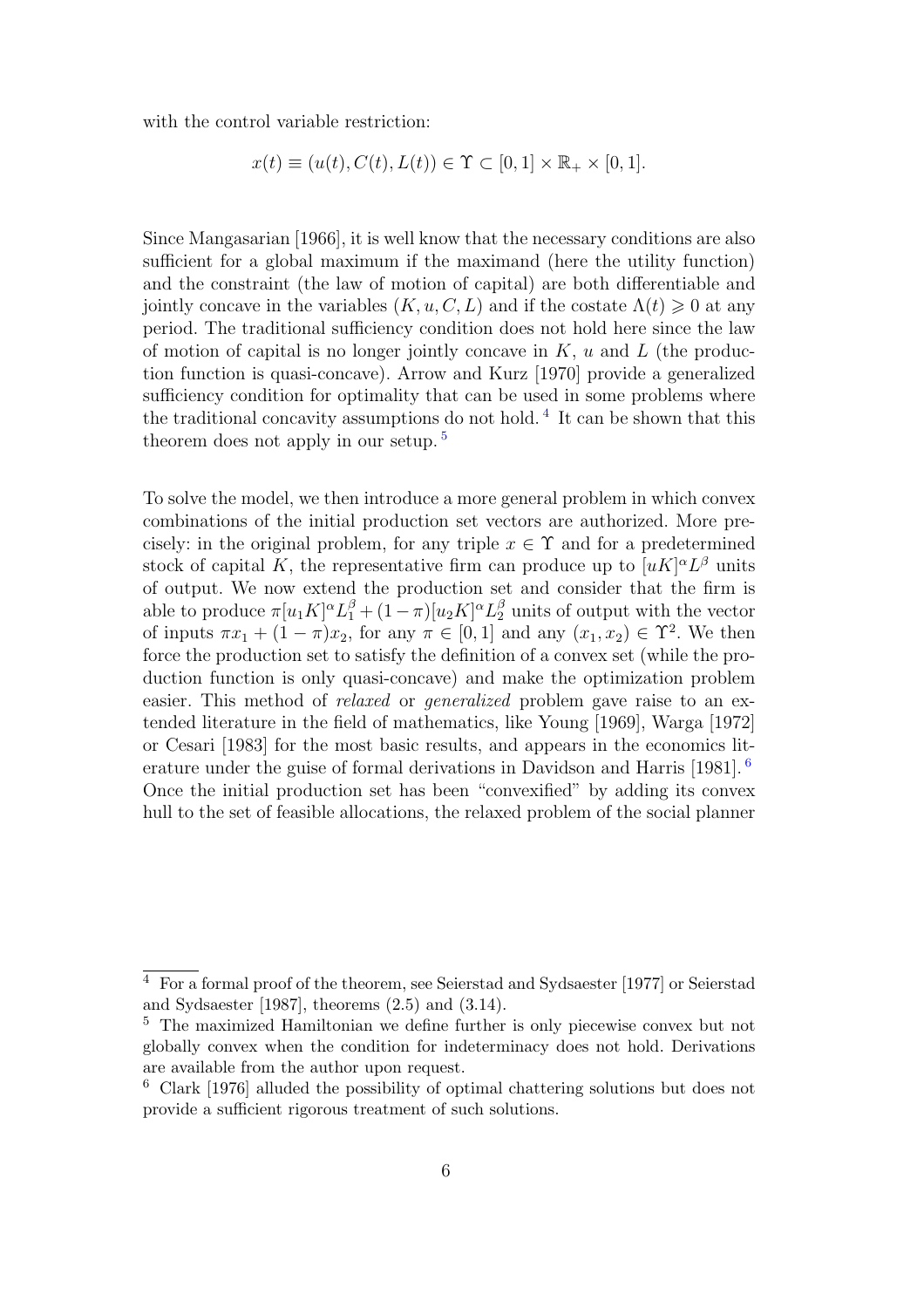becomes: [7](#page-9-0)

<span id="page-9-1"></span>
$$
\max_{v} \int_0^\infty \sum_{i=0}^2 p_i U(x_i(t)) e^{-\rho t} dt,\tag{6}
$$

subject to:

<span id="page-9-5"></span>
$$
\dot{K}(t) = \sum_{i=0}^{2} p_i [u_i(t)K(t)]^{\alpha} L_i(t)^{\beta} - \tau p_i u_i(t)^{\theta} K(t) - p_i C_i(t) \tag{7}
$$

with the control variable restrictions:

<span id="page-9-2"></span>
$$
v(t) \equiv (x_1(t), x_2(t), p_1(t), p_2(t)) \in V \equiv \Upsilon^2 \times [0, 1]^2
$$
\n(8)

<span id="page-9-4"></span>
$$
p_1(t) + p_2(t) = 1.
$$
\n(9)

Since the convexity of the control set is so easily obtained for relaxed problems, the following proposition can be shown:

**Proposition 1** There exists an optimal pair  $(K^*(t), v^*(t))$  to the optimization problem  $(6)-(9)$  $(6)-(9)$ .

**Proof.** This is an application of the Filippov-Cesari theorem. <sup>[8](#page-9-3)</sup> See Appendix  $8.2.$ 

While the assumptions of the Filippov-Cesari theorem hold in the case of the relaxed problem, no existence theorem can apply in the case of the non-relaxed problem due to the large non-convexities of the production set. However, it will be seen in the next section that there exists in the original optimization problem a sequence of trajectories whose criterion functional converges to the criterion of the optimal relaxed solution. This relationship will be used to prove the absence of optimal solution in the non-relaxed problem.

<span id="page-9-0"></span> $\overline{7}$  When the objective function is not concave, it is necessary to convexify the control set to prove the existence of a solution in the relaxed maximization problem. In our model, the utility function is already concave: this procedure is not necessary. However, we express the relaxed problem in the more general way to fit the formulation usually adopted by the relevant literature. An alternative formulation consists in maximizing  $\int_0^\infty U(v(t))e^{-\rho t}dt$ . It can be proved that the optimal solution is a chattering corner solution: the (limit) value of the maximand will then be the same whatever the objective function we chose.

<span id="page-9-3"></span><sup>8</sup> For a complete proof of the theorem can be found in Cesari [1983], chapter 9. The simplified version presented in this paper is due to Seierstad and Sydsaeter [1987], theorem 2.8.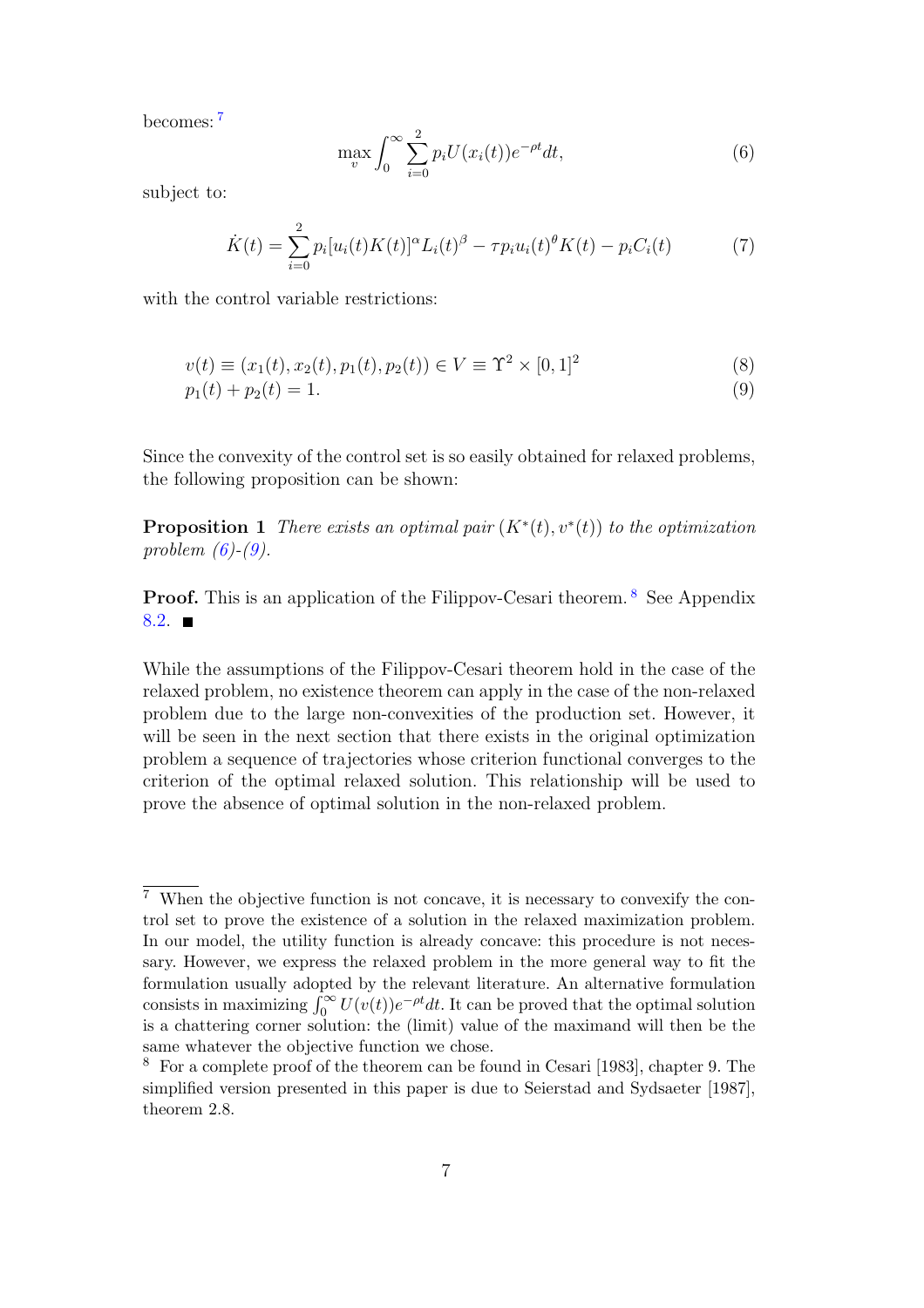# 4 Pseudo-optimal trajectories

<span id="page-10-0"></span>The following proposition establishes the possible approximation of relaxed trajectories, whether optimal or not, by ordinary trajectories of the initial problem.

**Proposition 2** Let  $\{K^*(t), v^*(t)\}$  be an admissible pair for the relaxed optimal control problem. Then, there exists a sequence  $\{K_i(t), u_i(t)\}_{i=1}^{\infty}$  of admissible pairs for the initial non-relaxed problem such that the sequence of admissible trajectories  $\{K_i(t)\}$  converges uniformly to  $K^*(t)$  on compact subsets of  $[0, +\infty).$ 

Proof. This is an extension by Carlson [1993], theorem 4.2, of Berkovitz [1974] and Cesari [1983] to the case of infinite-horizon problems. See appendix [8.3](#page-19-0) for the application.  $\blacksquare$ 

The proposition above is based on the proof that when maximizing on [0, T]  $\subset$  $[0, +\infty)$ , the difference between the functional criterion of the optimal relaxed solution and the criterion of an approximate non-relaxed trajectory tends to zero as the upper bound  $T$  tends to infinity. In other words, the relaxed optimal solution is the limit of a sequence of suboptimal trajectories for any finite interval problem defined on  $[0, T]$ . It is then possible to enlarge the compact set as much as possible to get a sequence of trajectories whose criterion functional has the same value as the supremum of the relaxed problem.

It is worth noting that the set of admissible trajectories for the initial problem can be expressed as a set of degenerated trajectories in the relaxed problem, with  $p_i = 1$  and  $p_j = 0$ ,  $i, j = \{1, 2\}$  and  $j \neq i$ . Thus, an optimal non-relaxed trajectory, if any, performs at the very most as good as the optimal relaxed trajectory. In case of indeterminacy, as shown in appendix [8.1,](#page-17-0) the non-relaxed trajectory must exhibit an alternation of periods of full labor effort and periods of zero labor effort. The argument can be proved by reducing it to absurdity: assume the optimal trajectory is an "interior" solution and embodies quantities of labor  $L \in (0, 1)$ . For optimal values of the state and costate variables, by choosing either  $L = 0$  or  $L = 1$  we can increase the criterion functional. Then the trajectory with  $0 < L < 1$  cannot be optimal.

<span id="page-10-1"></span>Can this chattering non-relaxed trajectory constitute the optimal solution of the relaxed problem?

Proposition 3 The optimal relaxed solution cannot be a degenerated solution when indeterminacy occurs.

**Proof.** See appendix  $8.4$ .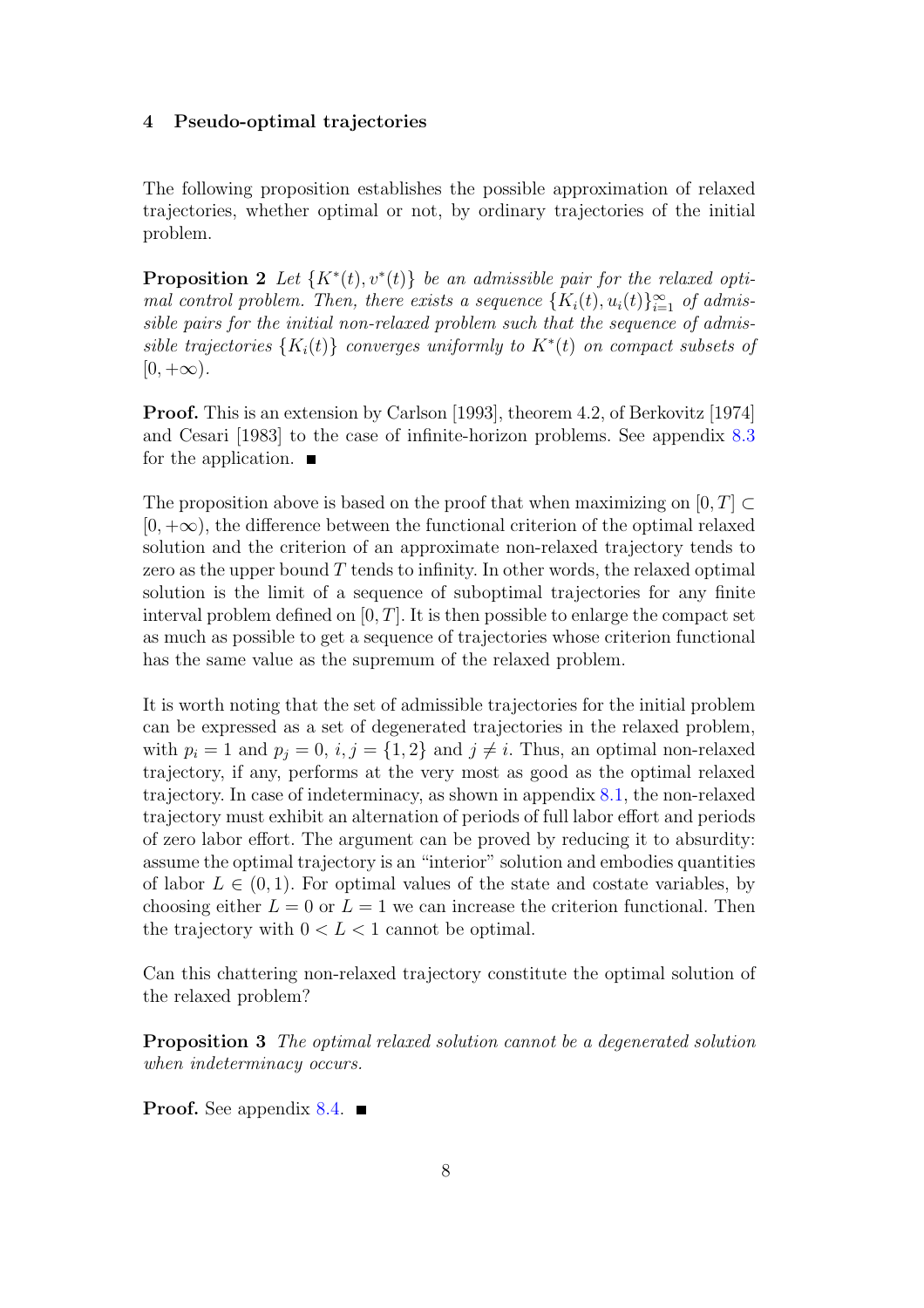The immediate consequence of propositions [2](#page-10-0) and [3](#page-10-1) is that there is no optimal trajectory in the original problem since for any admissible trajectory approximating the optimal relaxed solution one may select another trajectory whose criterion functional gets closer to the supremum: actually, the sequence of non-relaxed trajectories never reaches the supremum. The intuition for these findings relies on the welfare improvement properties of the chattering solutions. By switching from periods of zero labor effort to periods of full labor effort, the social planner may manage to mimic more or less faithfully the optimal relaxed trajectory. Since this trajectory is not degenerated, it is clear that a faster labor switching at some periods of time can make the economy closer to the relaxed optimal solution.

However, due to the convergence of the sequence of trajectories, it is also clear that adding more switchings to an already highly chattering trajectory has very few impact on welfare improvement. For an artificially low error  $\varepsilon$ and a supremum value  $\hat{J}$  we can define a set of original trajectories whose criterion functional is included in  $[\hat{J} - \varepsilon, \hat{J}]$ . These trajectories will be said pseudo-optimal: their criterion functional have almost the same value as the supremum and they exhibit a similar behavior for capital, consumption and labor.

# 5 Continuous vs. discrete time model

In a discrete time version of the Benhabib and Farmer model [1994], the existence of a non-relaxed solution has been established by Dupor and Lehnert [2002] for a perfectly elastic labor supply. <sup>[9](#page-11-0)</sup> They show for  $\alpha < 1$  that the optimal investment, employment and consumption policies feature discontinuous jumps and endogenous cycles. So do the pseudo-optimal trajectories in our continuous time model. The main difference comes from the absence of optimal trajectory in the continuous time model while there is a solution in discrete time.

The intuition for the role played by time continuity in this apparent contradiction is tantamount to understanding how the supremum of the relaxed problem can be approximated. Since lotteries or convex combinations, although optimal in the relaxed problem, are not permitted in the original non-relaxed problem, the social planner can try to mimic the supremum using chattering solutions. Assume for simplicity that the supremum consists in targeting a constant optimal stock of capital  $K^*$  (the argument remains of course valid

<span id="page-11-0"></span> $9$  The proof has been generalized in Saïdi [2007] for alternative values of the Frisch elasticity of labor supply. Results can easily been extended to the discrete time Wen framework [1998].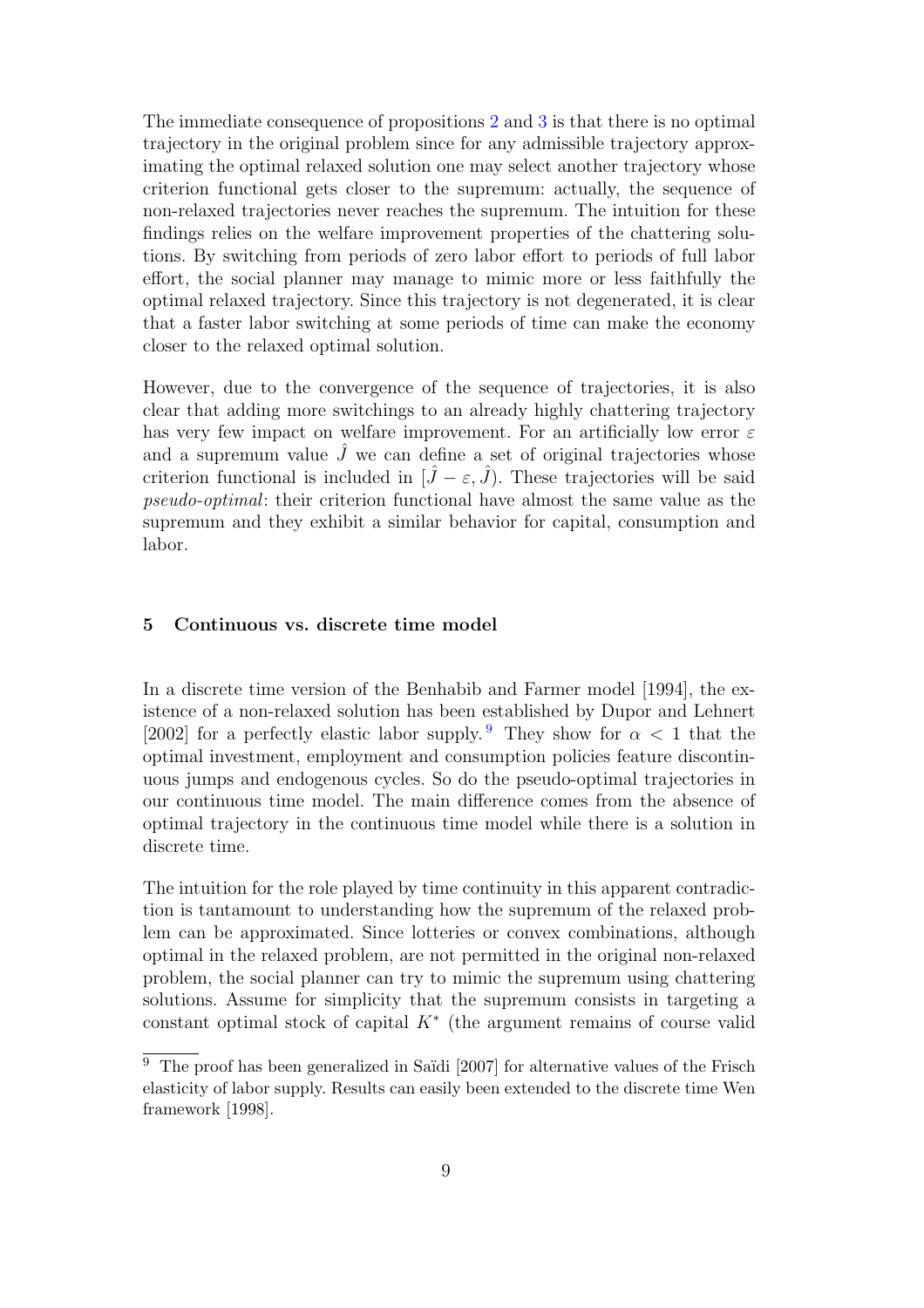when the optimal capital stock is cycling). In the non-relaxed problem maintaining  $K(t) = K^*$  for any  $t \in [0, +\infty)$  is not possible since optimal labor effort may only switch between zero and 1. When the capital stock at period  $t_0$  is higher than  $K^*$  it is optimal for the representative agent to stop working so as to decrease the capital stock down to  $K^*$  or even below: the optimal labor effort is  $L^*(t_0) = 0$ . When it is lower than  $K^*$  at period  $t_0 + t$  it is optimal for the representative agent to work hard so as to increase the capital stock up to  $K^*$  or even higher:  $L^*(t_0 + t) = 1$ . It should be noticed however that the representative agent could mimic the supremum even better if she stopped working at period  $t_0 - t/3$  where K is already greater than  $K^*$  and if she started working again at period  $t_0 + 2t/3$  where K is also lower than  $K^*$ .



By switching faster and faster labor effort, she can manage to get closer to the supremum and minimize the departure from  $K = K^*$ . In the continuous time framework there is no limit to time division: any solution is then welfaredominated by another for which the switch between zero and full labor effort is made faster. As a consequence, there is no optimal solution. By contrast, in a discrete time model the number of switches in labor effort on a finite interval of time is by definition limited and so is the ability of a pseudo-optimal trajectory to mimic and approximate the relaxed supremum. The optimal solution is then straightforward: at time t, if the capital stock is greater than  $K^*$  the optimal labor effort is  $L_t = 0$ ; at time  $t + 1$  if the capital stock is still greater than  $K^*$ the optimal labor effort is  $L_{t+1} = 0$ , otherwise it is  $L_{t+1} = 1$ , etc.

The ability to increase the chattering behavior of a pseudo-optimal trajectory and then improve welfare is related to time continuity. Thus, while there is a non-relaxed optimal solution in the discrete time framework there is none in the continuous time model.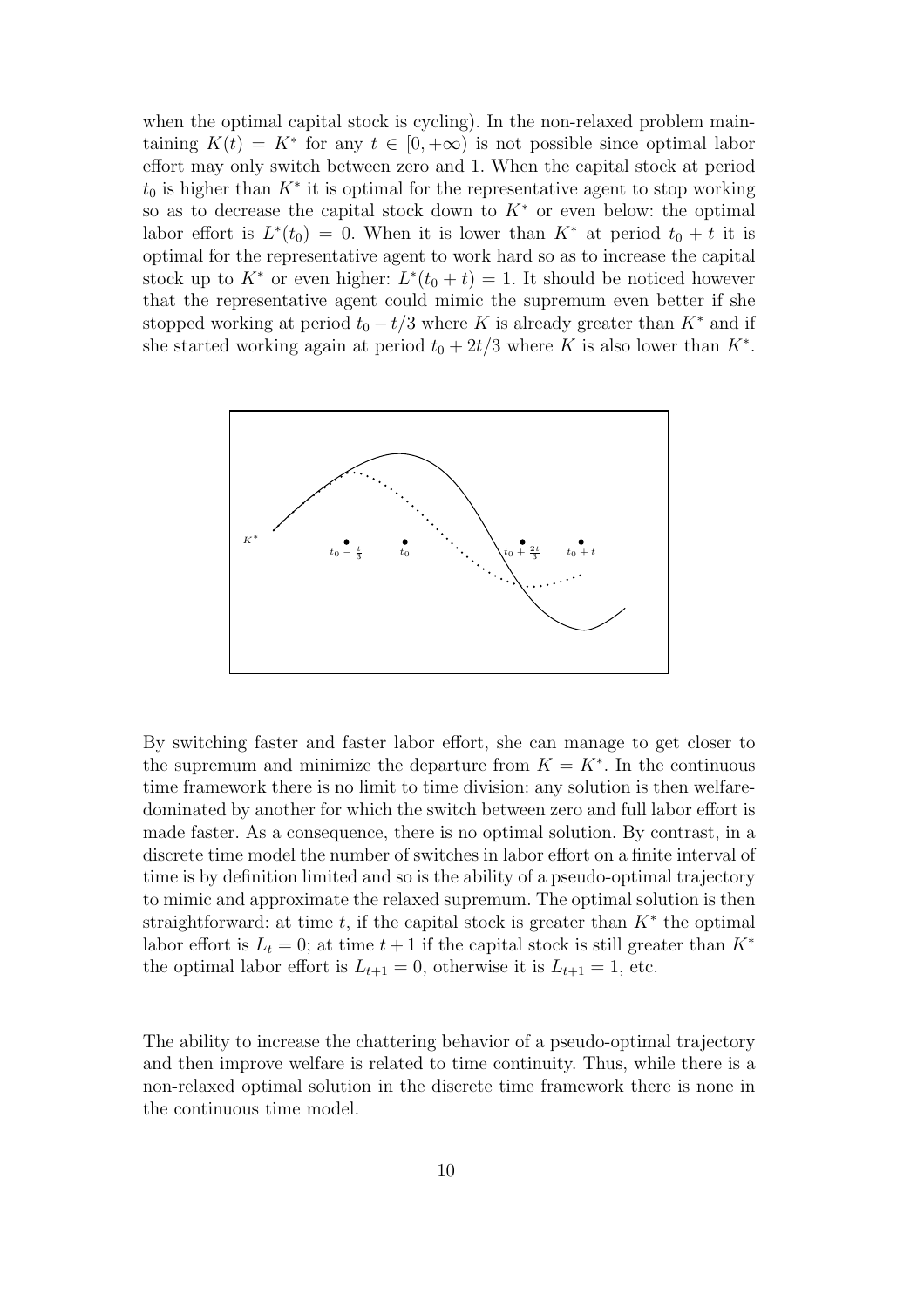# 6 Optimal economic policy, indeterminacy and continuous time

Real indeterminacy associated with time continuity makes economic policies inefficient. This inefficiency is twofold.

First, in absence of optimal solution, each pseudo-optimal trajectory is welfaredominated by another one closer to the optimal relaxed solution. Then, for any stabilization policy there exists another policy performing better by pinning down the expectations on an equilibrium path that improves the representative agent's welfare.

Second, the difference in utility between two pseudo-optimal trajectories is small. One can think that stabilizing the economy on a path close enough to the optimal relaxed solution is likely to make the agents better-off compared to a laissez-faire policy. However, the chattering pattern of the pseudo-optimal trajectories requires to adopt a central planning in which prices are fixed at any time. While Bambi and Saïdi [2008] have shown that a subsidy/tax policy constraining prices at only one period of time can pin down expectations on a predetermined equilibrium path, such a policy must be replicated at any period of time in the case of a chattering trajectory. Furthermore, the tax scheme to be designed is non-standard: it consists in fully taxing capital and labor in periods of zero labor effort and subsidizing labor in periods of full labor effort so as to equalize the real wage to the marginal productivity of labor. Thus, the main weakness of the stabilization policies, whether time is continuous or discrete, lies in their inability to be realistically replicated in a decentralized economy unless they ignore the chattering pattern of the pseudo-optimal trajectories. More realistic stabilization policies have extensively been used in the literature, among others Guo and Lansing [1998, 2001] or Guo and Harrison [2001], but they fail to faithfully approximate the cycling behavior of capital, consumption and labor. They smooth the consumption/investment plans of the representative agent, performing worse than some sunspot stochastic trajectories.<sup>[10](#page-13-0)</sup>

However, it is worth noting that such conclusions occurs only under indeterminacy. When the degree of increasing returns to scale is not sufficient to imply indeterminacy, a realistic and decentralized optimal economic policy can be found. [11](#page-13-1) In that case, existence and uniqueness of the optimal trajectory in the non-relaxed problem is insured by the Arrow sufficient condition since the Maximized Hamiltonian is strictly concave.

The Maximized Hamiltonian  $\hat{H}$  is the value of the Hamiltonian once the con-

 $\overline{^{10}$  See Christiano and Harrison [1999] for specific estimates.

<span id="page-13-1"></span><span id="page-13-0"></span><sup>&</sup>lt;sup>11</sup> This policy is of course not a stabilization policy since there is no coordination failures in absence of indeterminacy.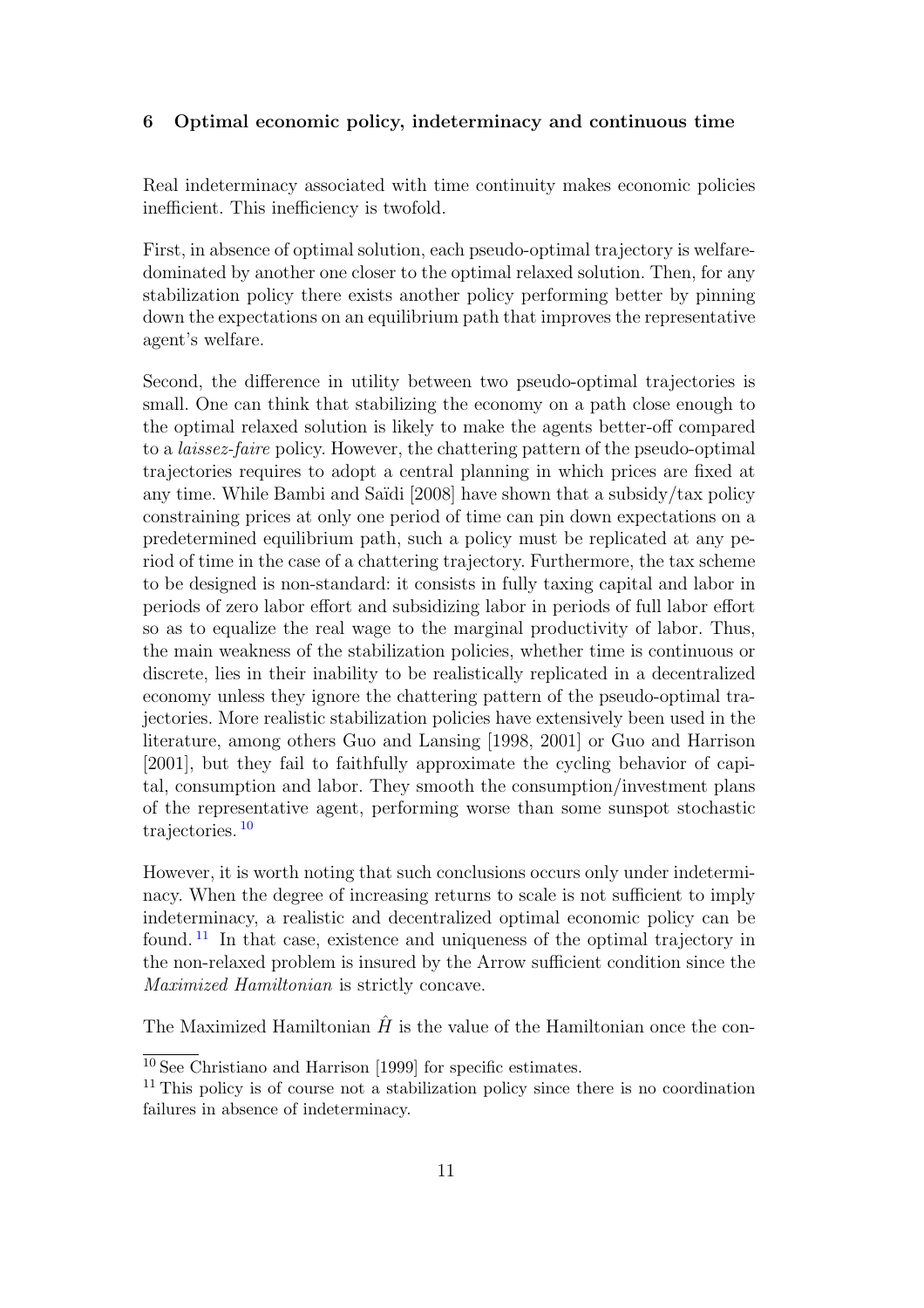trols have been replaced by their maximized values, obtained by the first-order conditions  $(11)$  to  $(14)$ : <sup>[12](#page-14-0)</sup>

$$
\hat{H}(K,\Lambda) = -\ln \Lambda + \Phi\left(1 + \chi - \beta \frac{\theta}{\theta - \alpha}\right) K^{\alpha \frac{\theta - 1}{\theta - \alpha} \frac{1 + \chi}{1 + \chi - \beta \frac{\theta}{\theta - \alpha}}} - 1,
$$

with  $\Phi \equiv \frac{1}{\beta \theta}$  $\beta \frac{\theta}{\theta - \alpha} (1 + \chi)$  $\left[\Lambda\beta\left(\frac{\alpha}{\theta\tau}\right)\right]^{\frac{1+\chi}{1+\chi-\beta}\frac{\theta}{\theta-\alpha}}>0.$ 

When the condition for indeterminacy does not hold, the maximized Hamiltonian is strictly concave if and only if the second derivative respect to  $K$  is strictly negative:

$$
\frac{\partial^2 \hat{H}}{\partial K^2}(K,\Lambda) = \Phi\alpha(1+\chi)\frac{\theta-1}{\theta-\alpha}\left[\alpha\frac{\theta-1}{\theta-\alpha}\frac{1+\chi}{1+\chi-\beta\frac{\theta}{\theta-\alpha}}-1\right]K^{\alpha\frac{\theta-1}{\theta-\alpha}\frac{1+\chi}{1+\chi-\beta\frac{\theta}{\theta-\alpha}}-2}.
$$

<span id="page-14-1"></span>The following proposition holds after rearranging the terms of the inequality:

**Proposition 4**  $\beta < (1 - \alpha)(1 + \chi)$  is a sufficient condition for existence and uniqueness of an interior optimal solution to the optimization problem. Under this condition, equations [\(11\)](#page-17-1) to  $(14)$  describe the behavior of the optimal solution.

It can be easily shown by applying the Blanchard-Kahn criterion that the optimal trajectory is a saddle-path equilibrium. Furthermore, it can be noticed that the condition for determinacy collapses to the condition of proposition  $4$  as  $\theta$  tends to 1. Thus, when the cost structure on capacity utilization is barely convex and indeterminacy does not occur, the original maximization programme has a unique interior solution that can be replicated by an optimal economic policy. [13](#page-14-2)

This policy consists in eliminating the wedge between the social and private marginal production products of capital and labor: it imposes a constant subsidy rate on production (or equivalently on both capital and labor incomes), namely  $\sigma = \gamma$ . The subsidy is financed by a lump sum tax  $T(t)$  at period t. The law of motion of capital then becomes:

<span id="page-14-0"></span> $\frac{12}{12}$  As shown in appendix [8.1,](#page-17-0) provided the condition for indeterminacy is not met, the values of the controls obtained by way of the first order conditions clearly maximize the Hamiltonian for optimal values of K and  $\Lambda$ .

<span id="page-14-2"></span><sup>&</sup>lt;sup>13</sup> This policy has been extensively studied by Guo and Lansing [2002] in the context of non-linear dynamics. For some parameters, such a policy may lead to Hopf or Flip bifurcations.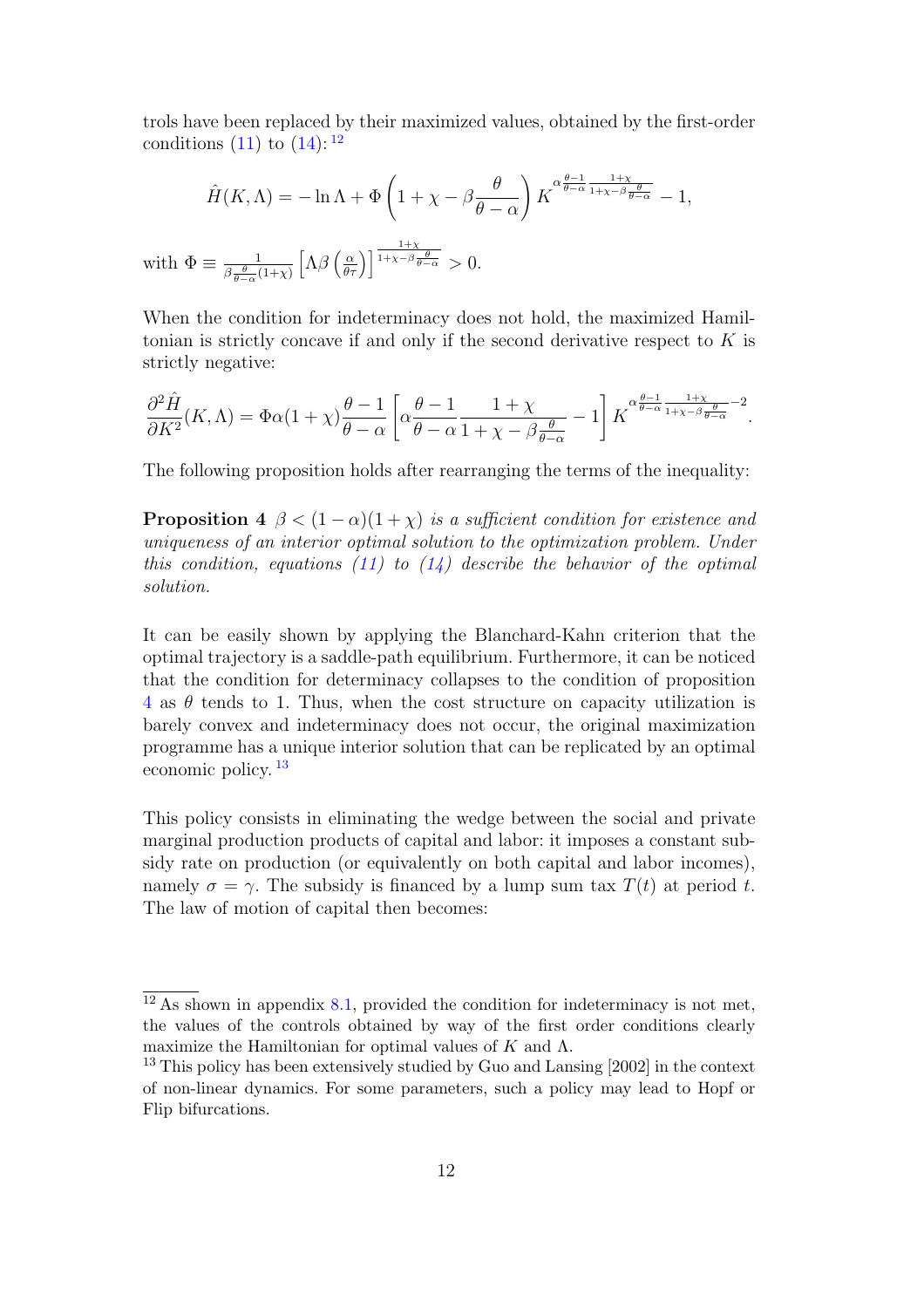$$
\dot{K}(t) = [(1+\sigma)r(t) - \delta(t)] K(t) + (1+\sigma)w(t)L(t) - C(t) - T(t),
$$
  
\n
$$
\delta(t) = \tau u(t)^{\theta}
$$
  
\n
$$
T(t) = \sigma \bar{Y}(t),
$$

where  $\overline{Y}(t)$  represents the average economy-wide level of output at time t. From the representative agent's viewpoint, the programme respects the different convexity assumptions: there is a unique solution whose dynamics coincides exactly with equations  $(11)$  to  $(14)$ .

Consequently, existence (and uniqueness) of an optimal non-relaxed solution in the model − and more generally, in continuous time models where the production set is not convex – relies on the degree of concavity of the utility function. When disutility of labor is high enough, there always exists a limit to the labor effort above which it is no longer welfare-improving to keep bunching hard work. Then, an interior solution is likely to exist and an efficient economic policy is able to replicate its behavior. To the contrary, indeterminacy occurs when the utility function is not sufficiently concave and implies welfare-improving chattering trajectories.

# 7 Conclusion

It has been proved in this paper that, by contrast with a discrete time framework, there is no Pareto optimal trajectory in continuous time models with social increasing returns to scale whose degree is sufficient to induce indeterminacy. Results are derived within the Wen model [1998] but could be easily extended to the Benhabib and Farmer models  $[1994, 1996]$ .<sup>[14](#page-15-0)</sup> Although there is no optimal trajectory, a continuum of suboptimal trajectories may converge to a supremum which is the solution of a generalized optimization program where the original production set has been "convexified". This means that no economic policy is able to optimally pin down expectations: any stabilization policy is welfare-dominated by another that leads the economy closer to the supremum trajectory. Furthermore, those stabilization policies must be centralized by a social planner targeting prices at any period. Interventionism is then a sine qua non condition to minimize the welfare loss between the stabilizing trajectory and the supremum. The second best (stabilizing) trajectory so obtained is an equilibrium path along which agents alternate periods of full labor effort with periods of zero labor effort. The chattering pattern of this solution differs from the traditional stabilization policies proposed in the standard literature, leading to smooth consumption and investment over

<span id="page-15-0"></span><sup>&</sup>lt;sup>14</sup> Actually, the limit case  $\theta = +\infty$  and  $\delta(t) = \delta$  collapses to the Benhabib and Farmer one-sector model.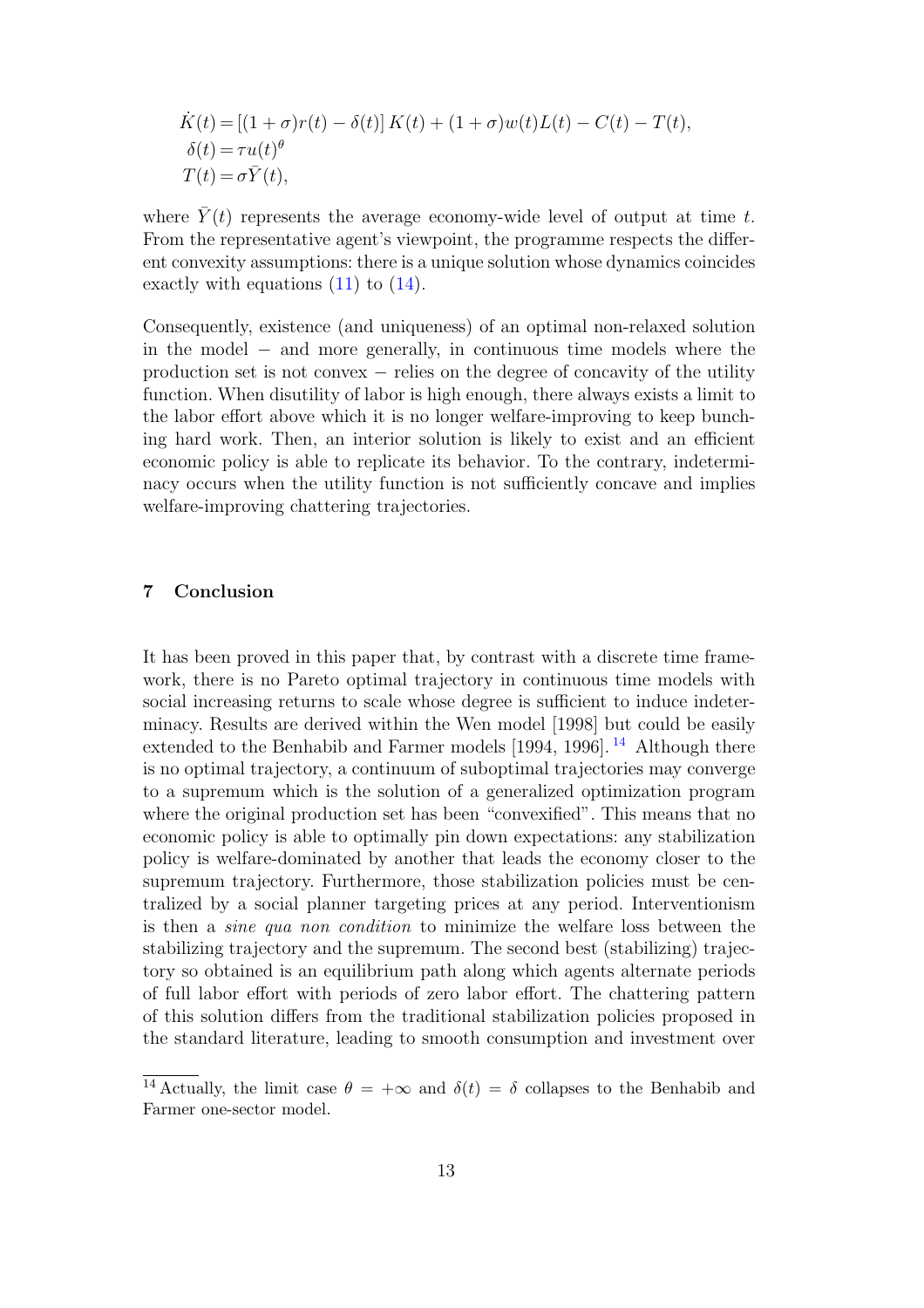time. It appears impossible for economic policy to insure both stabilization and efficiency.

However, efficient economic policies may appear provided the degree of social increasing returns to scale is compatible with a determined stationary equilibrium. Then, an optimal economic policy consists in forcing the agents to internalize the productive externality.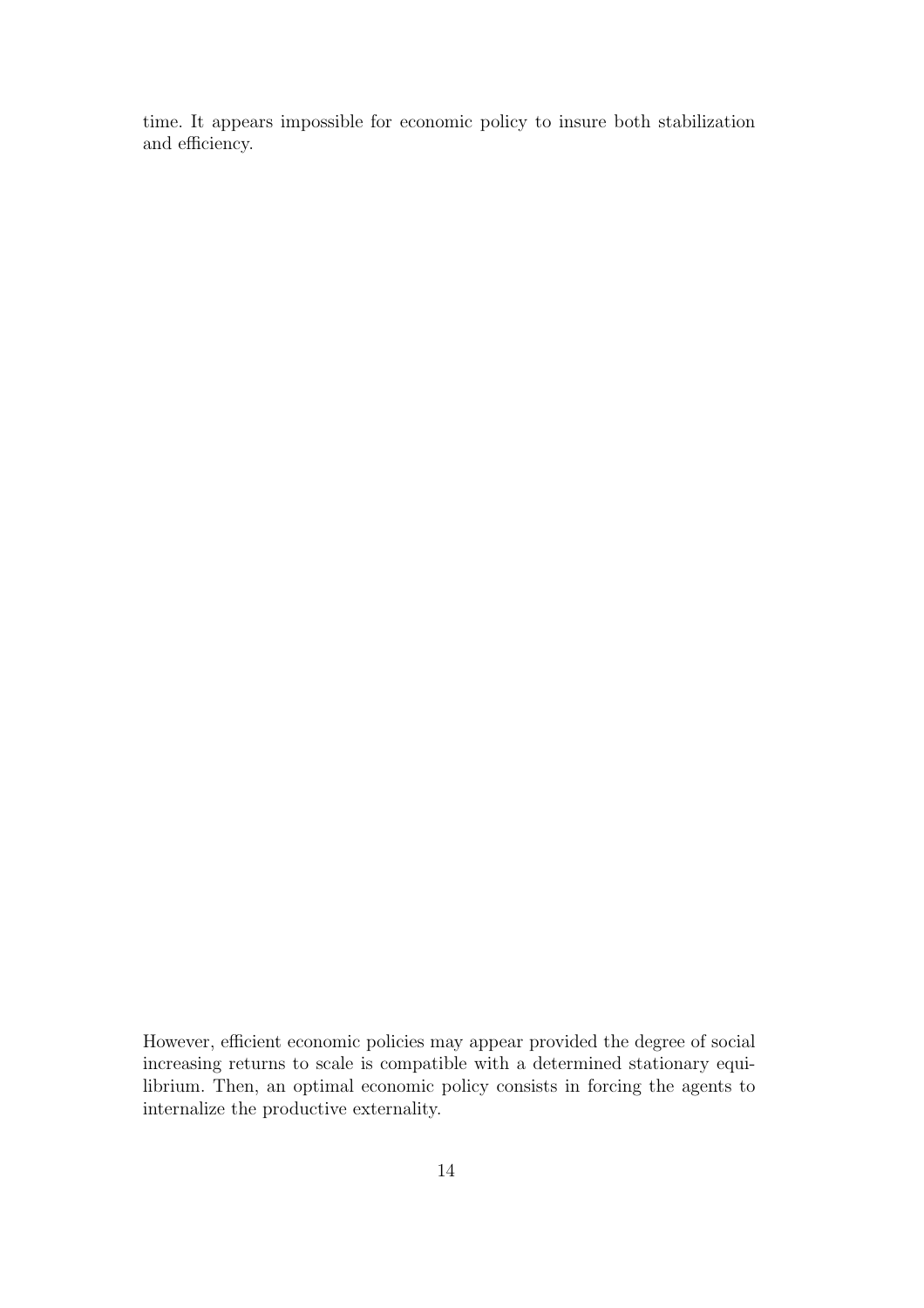# <span id="page-17-0"></span>8 Appendices

# 8.1 Hessian matrix of  $H(K^*, u, C, L, \Lambda^*)$

Let  $H$  be the Hamiltonian of the central planner's program:

<span id="page-17-3"></span>
$$
H(K, u, C, L, \Lambda) = \ln C - \frac{L^{1+\chi}}{1+\chi} + \Lambda \left( [uK]^{\alpha} L^{\beta} - \tau u^{\theta} K - C \right). \tag{10}
$$

Using the first-order conditions:

<span id="page-17-1"></span>
$$
\frac{\partial H}{\partial u}(K, u, C, L, \Lambda) = 0 \Longleftrightarrow u = \left(\frac{\alpha}{\theta \tau} K^{\alpha - 1} L^{\beta}\right)^{\frac{1}{\theta - \alpha}}\tag{11}
$$

$$
\frac{\partial H}{\partial C}(K, u, C, L, \Lambda) = 0 \Longleftrightarrow C = \frac{1}{\Lambda}
$$
\n(12)

$$
\frac{\partial H}{\partial L}(K, u, C, L, \Lambda) = 0 \Longleftrightarrow L = (\Lambda \beta [uK]^{\alpha})^{\frac{1}{1 + \chi - \beta}}
$$
(13)

$$
\frac{\partial H}{\partial K}(K, u, C, L, \Lambda) = -\dot{\Lambda} - \rho \Lambda \Longleftrightarrow \frac{\dot{\Lambda}}{\Lambda} = \rho + \tau u^{\theta} - \frac{\alpha Y}{K}
$$
\n
$$
\lim_{t \to \infty} \Lambda K e^{-\rho t} = 0,
$$
\n(14)

and after some algebra, the Hessian matrix of  $H(K^*, u, C, L, \Lambda^*)$  can be written as follows: [15](#page-17-2)

$$
\begin{pmatrix}\n-1/C^2 & 0 & 0 \\
0 & (\beta - 1 - \chi)L^{\chi - 1} & \alpha L^{\chi}/u \\
0 & \alpha L^{\chi}/u & \alpha L^{1 + \chi}(\alpha - \theta)/(\beta u^2)\n\end{pmatrix}
$$

.

Since  $C > 0$  it is straightforward that the first eigenvalue of the Hessian matrix is negative while the others are the eigenvalues of the lower right submatrix, say  $H_r$ , whose determinant is:

$$
Det(H_r) = -\frac{\alpha L^{2\chi}}{\beta(\theta - \alpha)u^2} \left( \beta \frac{\theta}{\theta - \alpha} - 1 - \chi \right).
$$

By definition  $\theta > 1 > \alpha$ . Thus, if the condition for indeterminacy, equation  $(5)$ , holds the determinant of  $H_r$  is negative. The determinant is equal to

<span id="page-17-2"></span> $\overline{^{15}$  The Hessian matrix is computed for optimal values of K and  $\Lambda$ , respectively  $K^*$ and  $\Lambda^*$ .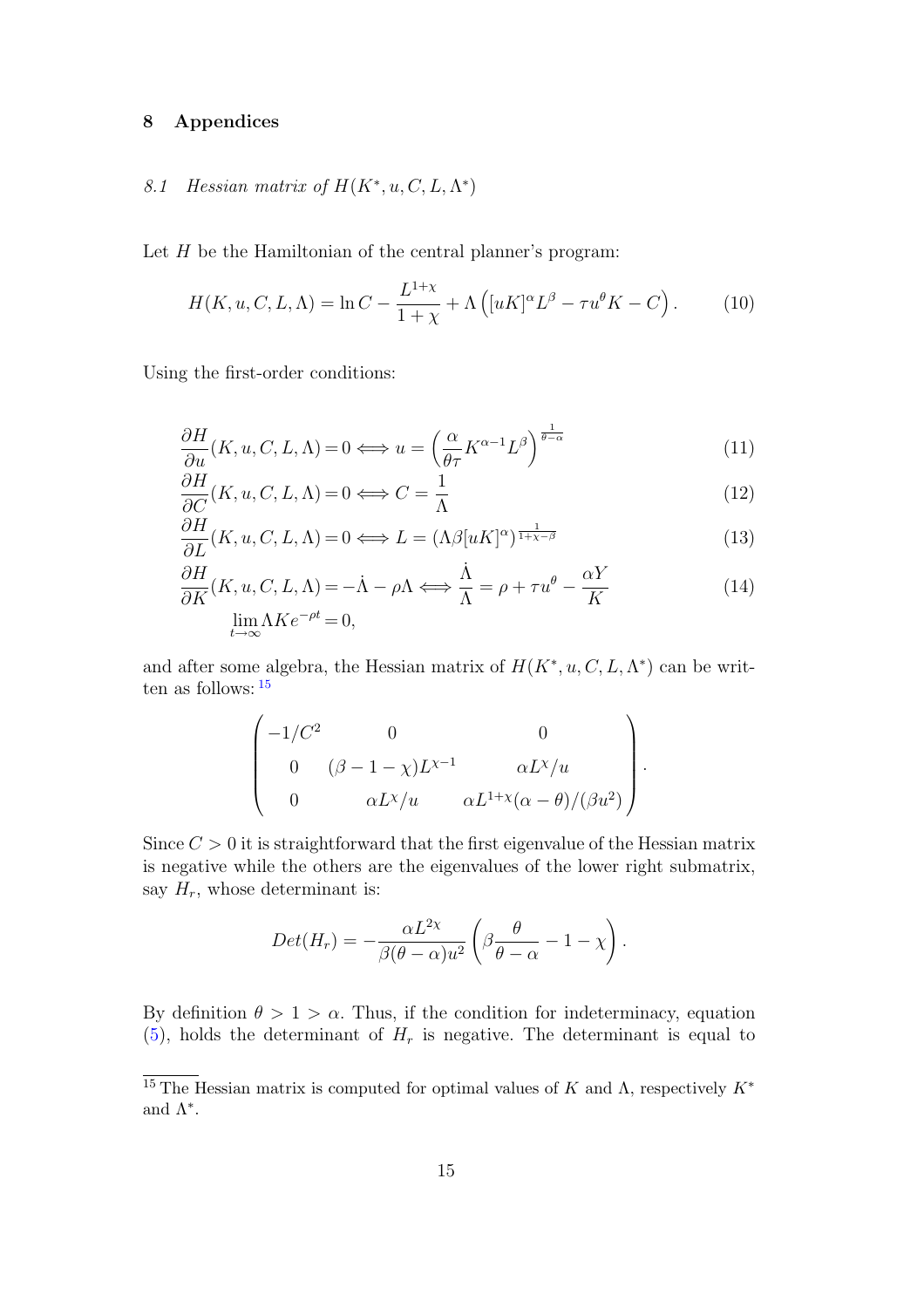the product of the eigenvalues: one is strictly positive, the other is strictly negative.

For optimal values of K and  $\Lambda$ , the Hamiltonian  $H(K^*, u, C, L, \Lambda^*)$  is then concave in C but not jointly concave in  $(u, C, L)$ . Once the optimal values of K and  $\Lambda$  have been found, the vectors  $(u, C)$  maximizing the Hamiltonian are corner solutions. Provided  $K > 0$  and  $L > 0$ ,  $\partial H/\partial u$  has a solution between zero and 1 and  $\partial^2 H/\partial u^2 < 0$  when  $\theta > 1$ : the optimal value of u must be interior. Thus, the value of L maximizing the Hamiltonian is either zero or 1. Notice that for  $L = 0$  it is clear that the optimal value of u maximizing [\(10\)](#page-17-3) is also zero.

# <span id="page-18-0"></span>8.2 Proof of proposition [1](#page-9-4)

According to the Filippov-Cesari theorem, there exists an optimal pair  $(K^*(t), v^*(t))$ to the optimization problem [\(6\)](#page-9-1)-[\(9\)](#page-9-2) provided for all  $t \in \mathbb{R}_+$  and all admissible pairs  $(K(t), v(t))$ :

- i. there exists an admissible pair  $(K(t), v(t)),$
- ii. for each  $(K,t)$  the set  $N(K, V, t) \in \mathbb{R}^2$  defined by

$$
N(K, V, t) = \{ (\sum_{i=0}^{2} U(x_i(t))e^{\rho t} + \eta, g(K, v, t)) : \eta \ge 0, v \in V \}
$$

and

$$
g(t, K, u, C, L) \equiv \sum_{i=0}^{2} p_i [u_i(t)K(t)]^{\alpha} L_i(t)^{\beta} - \tau p_i u_i(t)^{\beta} K(t) - p_i C_i(t)
$$

is convex,

- iii. Υ is closed and bounded,
- iv. there exist piecewise continuous functions h and j such that  $|\sum_{i=0}^{2} U_i(t)e^{\rho t}| \le$  $h(t)|K| + j(t)$  for all  $(K, t), v \in V$ .

Conditions i. and ii. are straightforwardly satisfied: the relaxed problem has been built so as to specifically satisfy condition ii.

Since  $f : \mathbb{R} \times V \times \mathbb{R}_+ \to \mathbb{R}$ , defined by  $f(K, v, t) = \sum_{i=0}^{2} U_i(t) e^{\rho t}$  is a continuously differentiable mapping, if  $\kappa$  is a compact subset then the restriction  $f : \kappa \times V \times \mathbb{R}_{+} \to \mathbb{R}$  satisfies the Lipschitz continuity condition required by iv. From equation [\(7\)](#page-9-5), it can be noticed that for all  $t \in \mathbb{R}_+$  and all admissible pairs  $(K(t), v(t)), \frac{\partial g}{\partial K} = 0$  for  $K = \check{K}$  while  $\frac{\partial^2 g}{\partial K^2} < 0$ . Thus, since for any  $i \in \{1,2\}$ ,  $u_i$  and  $L_i$  are bounded above and  $C_i$  is bounded below, g has a maximum in  $K \in (\tilde{K}, \infty)$  where g is strictly decreasing and tends to  $-\infty$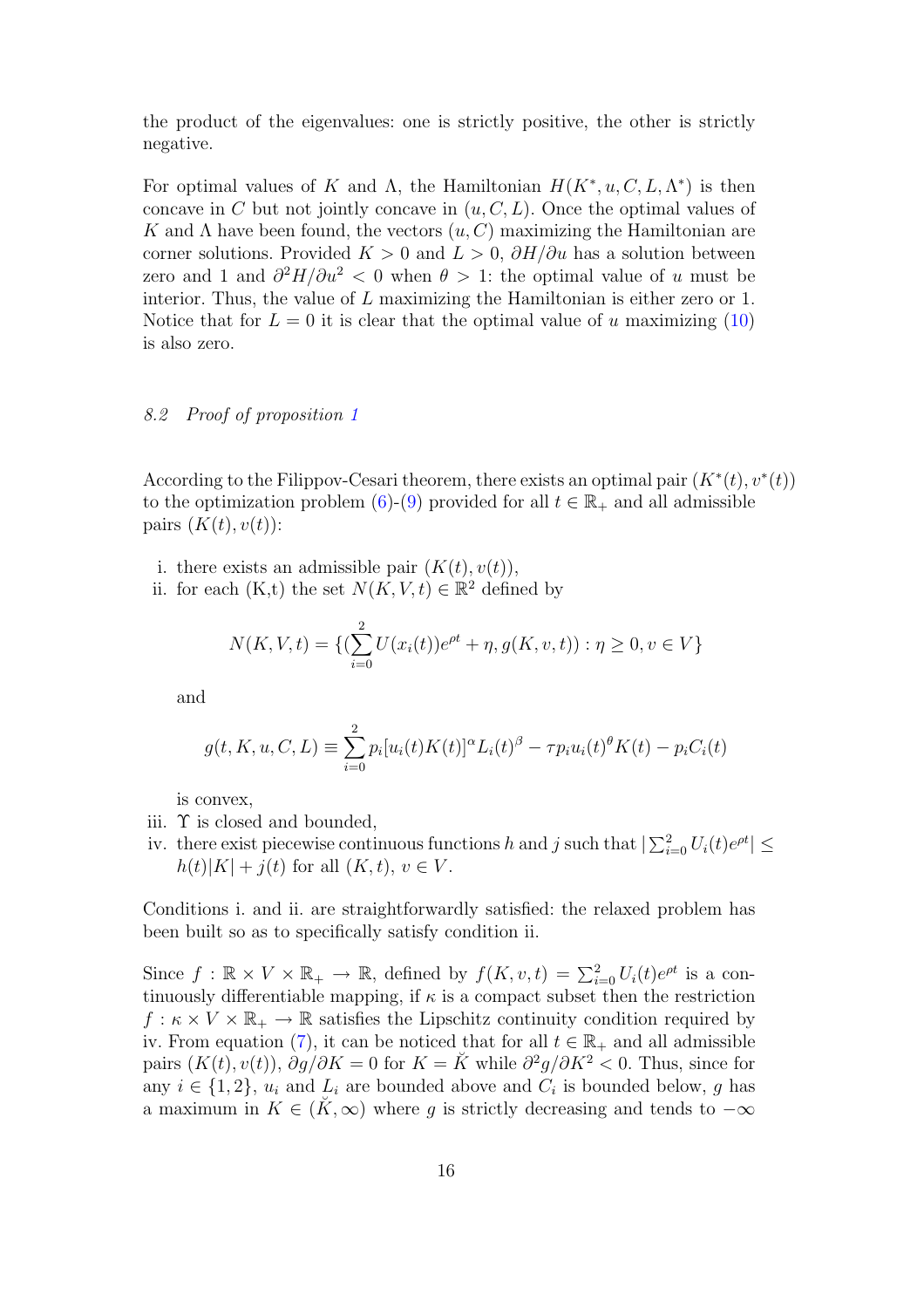as K tends to infinity. We have:  $K \in [0, \overline{K}] \equiv \kappa$ .

We have shown that  $K \in [0, \overline{K}]$  and by definition, for  $i \in \{1, 2\}$ ,  $(u_i, L_i, p_i) \in$ [0, 1]<sup>3</sup>. Then,  $C_i \leq \bar{K}^{\alpha} + \bar{K}$ . Furthermore, we will assume that  $C_i = 0$  is feasible: in that case, we define the utility function by  $U_i(0, L_i) = -\infty$ . Thus  $C_i \in [0, \overline{C}]$  and  $\Upsilon$  is closed and bounded.

# <span id="page-19-0"></span>8.3 Proof of proposition [2](#page-10-0)

According to Carlson [1993], there exists a sequence  $\{K_i(t), u_i(t)\}_{i=1}^{\infty}$  of admissible pairs for the initial non-relaxed problem such that the sequence of admissible trajectories  $\{K_i(t)\}$  converges uniformly to  $K^*(t)$  on compact subsets of  $[0, +\infty)$  provided:

- i. Υ is closed and bounded,
- ii. the set given by

$$
M = \{(t, K, x) : (t, K) \in [0, \infty) \times [0, \bar{K}], x \in \Upsilon\}
$$

is closed,

iii.  $F = (g, f) : M \to \mathbb{R}^2$  be a given continuous vector-valued function, and let h be a piecewise continuous function from  $[0, +\infty)$  into R such that

 $|F(t, K, x) - F(t, K', x)| < h(t)|K - K'|$ 

holds for almost all  $t \geq 0$ ,  $(t, K, x) \in M$  and  $(t, K', x) \in M$ .

Condition i. has already been proved.

The closure of  $[0, \infty)$ ,  $[0, \overline{K}]$  and  $\Upsilon$  implies condition ii.

<span id="page-19-1"></span>The argument to prove condition iii. is the same as for condition iv. above.

# 8.4 Proof of proposition [3](#page-10-1)

Notice first that a degenerated trajectory with  $L = 1$  at every period is suboptimal since for high capital levels the net production is negative or null. For these levels, the optimum labor effort maximizing the Hamiltonian [\(10\)](#page-17-3) is unambiguously  $L = 0$ .

Assume then that the strategy  $L_2 = 0$  is chosen by the social planner as a generated trajectory at time t. In other words:  $p_1 = 0$  while  $p_2 = 1$ . It is recalled that for such a trajectory  $\dot{K} < 0$ .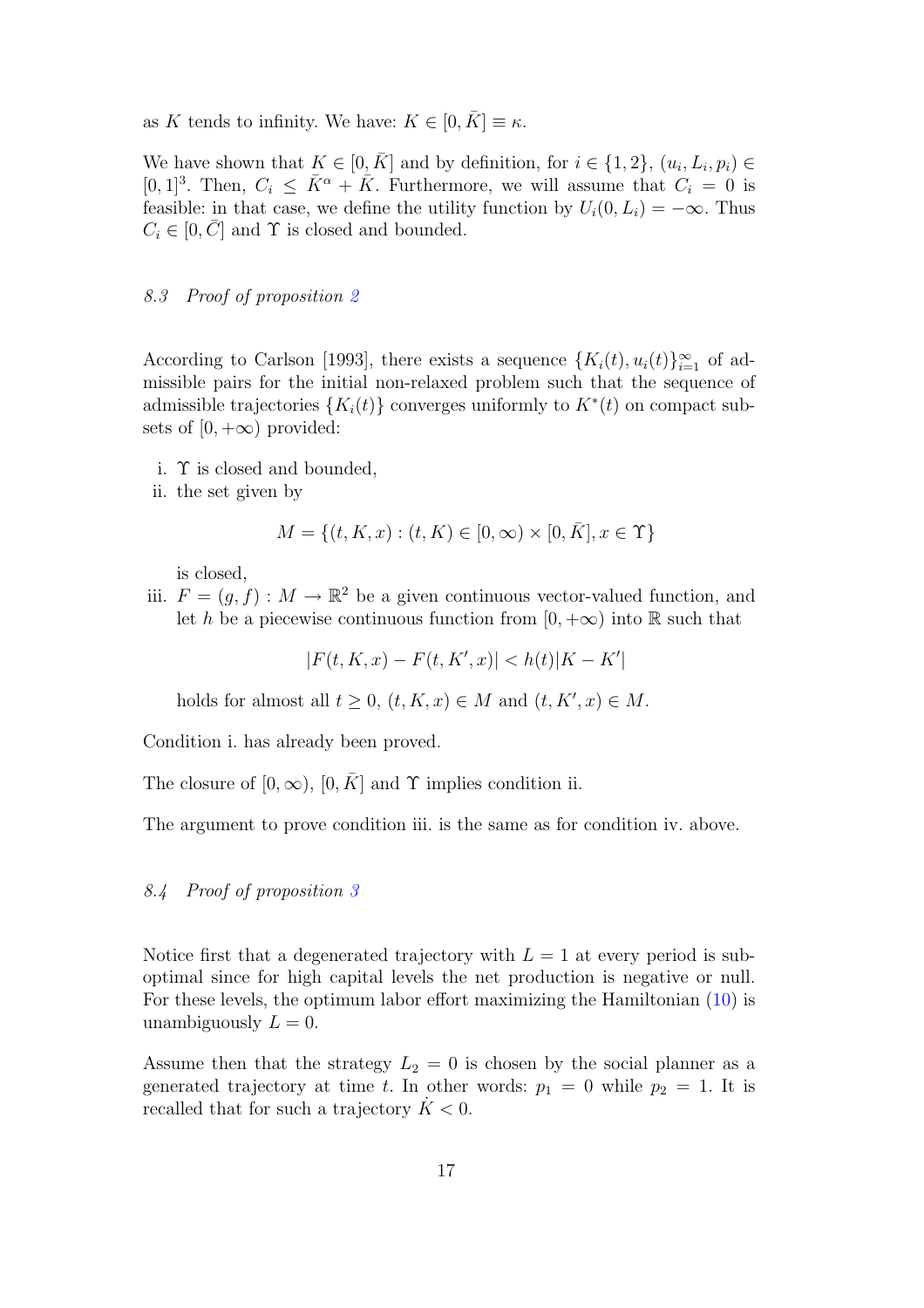To the contrary, assume that a mixed strategy with  $p_1, p_2 > 0$  and  $L_1 = 1$  is chosen at time t such that  $\ddot{K}=0$ , which implies according to equation [\(7\)](#page-9-5):

$$
C_1 - C_2 = K^{\alpha} - \tau u_1^{\theta} K > 0.
$$

The instantaneous welfare gain for the social planner is:

$$
\Delta U = p_1 \ln C_1 + (1 - p_1) \ln C_2 - \frac{1}{1 + \chi} - \ln C_2
$$
  
=  $p_1 \left[ \ln C_1 - \ln C_2 - \frac{1}{1 + \chi} \right]$   
 $\sim p_1 \left[ \frac{\ln C_1 - \ln C_2}{C_2} - \frac{1}{1 + \chi} \right]$   
=  $p_1 \left[ \ln C_1 - \ln C_2 - \frac{1}{1 + \chi} \right]$   
 $\sim p_1 \left[ \frac{K^{\alpha} - \tau u_1^{\theta} K}{C_2} - \frac{1}{1 + \chi} \right].$ 

To get  $K = 0$  we must have  $K^{\alpha}L_1^{\beta} - \tau u_1^{\theta}K - C_1 > 0$  since  $K^{\alpha}L_2^{\beta} - \tau u_2^{\theta}K - C_2 <$ 0. Then,  $K^{\alpha} - \tau u_1^{\theta} K > C_1 > C_2$  and:

$$
\frac{K^{\alpha} - \tau u_1^{\theta} K}{C_2} > 1 \ge \frac{1}{1 + \chi}.
$$

We deduce that  $\Delta U > 0$ : the social planner has no incentive to choose a degenerate strategy.

# References

- [1] K.J. Arrow and M. Kurz, Public Investment, the Rate of Return and Optimal Fiscal Policy, John Hopkins Press, Baltimore, 1970.
- [2] M. Bambi and A. Saïdi, Increasing Returns to Scale and Welfare: Ranking the Multiple Deterministic Equilibria, CER-ETH Center of Economic Research at ETH Zurich, Working Paper No. 08/99 (2008).
- [3] S. Basu and J. Fernald, Are apparent productive spillovers a figment of speciacation error?, J. Monet. Econ. 36 (1995), 165-188.
- [4] S. Basu and J. Fernald, Returns to scale in the US production: Estimates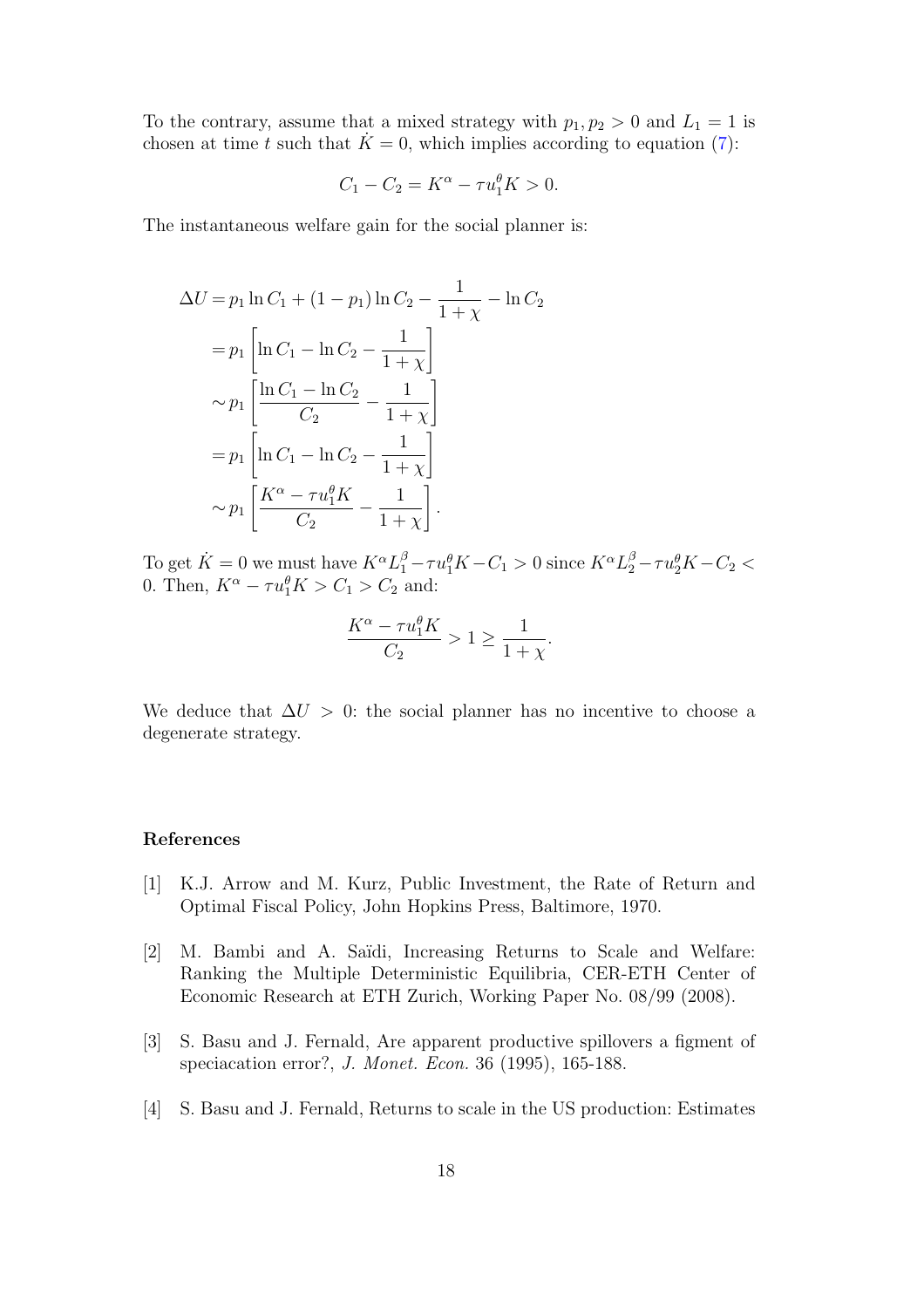and implications, J. Polit. Econ. 105 (1997), 249-283.

- [5] M. Baxter and R.G. King, Productive externalities and business cycles, Federal Reserve Bank of Minneapolis, Discussion Paper 53 (1991), Institute for Empirical Macroeconomics, Mineapolis.
- [6] J. Benhabib and R. Farmer, Indeterminacy and increasing returns, J. Econ. Theory 63 (1994), 19-41.
- [7] J. Benhabib and R. Farmer, Indeterminacy and sector-specific externalities. J. Monet. Econ. 37 (1996), 421-443.
- [8] L.D. Berkovitz, Optimal Control Theory, Springer-Verlag, New York, 1974.
- [9] C. Burnside, Production function regression, returns to scale and externalities, J. Monet. Econ. 37 (1997), 177-201.
- [10] C. Burnside, M. Eichenbaum and S. Rebelo, Capital utilization and returns to scale, Macroeconomics Annual NBER 10 (1995), 67-109.
- [11] D.A. Carlson, Nonconvex and Relaxed Infinite-Horizon Optimal Control Problems, J. Optim. Theory and Appl. 78(3) (1993), 465-491.
- [12] L. Cesari, Optimization Theory and Applications, Springer, New York, 1983.
- [13] L. Christiano and S. Harrison, Chaos, sunspots and automatic stabilizers". J. Monet. Econ. 44 (1999), 3-31.
- [14] C. Clark, Mathematical Bioeconomies: The Optimal Management of Renewable Resources, John Wiley and Sons, New York, 1976.
- [15] R. Davidson and R. Harris, Nonconvexities in Continuous-Time Investment Theory, Rev. Econ. Studies 43 (1981), 235-253.
- [16] W. Dupor and A. Lehnert, Increasing Returns and Optimal Oscillating Labor Supply, Board of Governors of the Federal Reserve System, FEDS Discussion Paper 2002-22 (2002).
- [17] Gamkrelidze, R. V. (1965). "On Some Extremal Problems in the Theory of Differential Equations with Applications to the Theory of Optimal Control". SIAM Journal on Control, 3, 106-128;
- [18] Guo, J.T. and Harrison, S. (2001). "Tax Policy and Stability in a Model